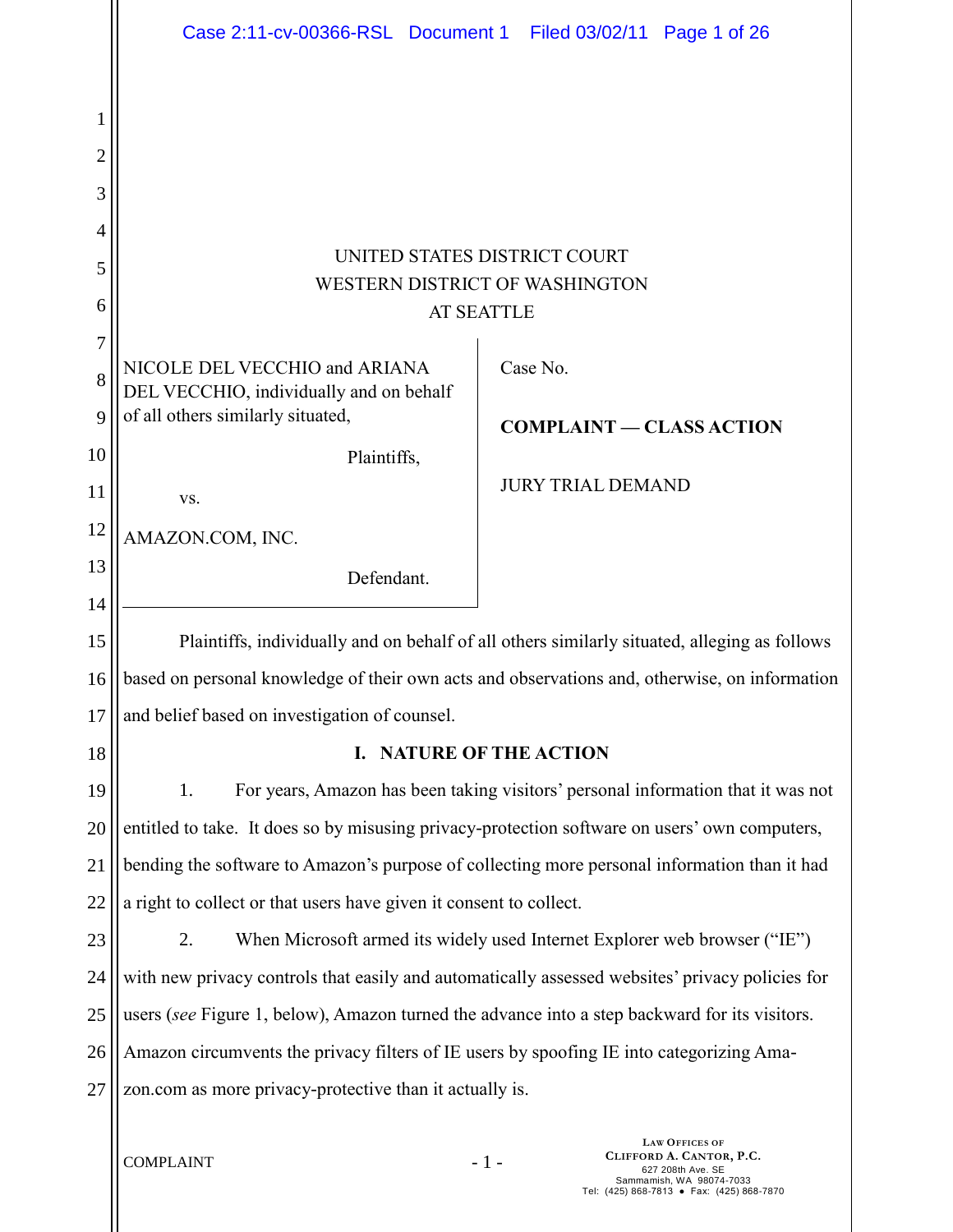<span id="page-1-0"></span>

|                  | Case 2:11-cv-00366-RSL Document 1 Filed 03/02/11 Page 2 of 26                                                                                                                                                                                                                                                              |  |  |
|------------------|----------------------------------------------------------------------------------------------------------------------------------------------------------------------------------------------------------------------------------------------------------------------------------------------------------------------------|--|--|
| 1<br>2<br>3<br>4 | Figure 1. IE privacy settings—Medium (default)<br><b>Internet Options</b><br>Privacy<br>Security<br>Content   Connections<br>General<br>Advanced<br>Programs                                                                                                                                                               |  |  |
| 5<br>6<br>7      | Settings<br>Select a setting for the Internet zone.<br>Medium                                                                                                                                                                                                                                                              |  |  |
| 8<br>9<br>10     | - Blocks third-party cookies that do not have a compact<br>privacy policy<br>- Blocks third-party cookies that save information that can<br>be used to contact you without your explicit consent<br>- Restricts first-party cookies that save information that<br>can be used to contact you without your implicit consent |  |  |
| 11<br>12         | 3.<br>By default, as shown above, IE's new "Privacy" feature not only automatically                                                                                                                                                                                                                                        |  |  |
| 13               | reads websites' privacy policies but, based on the websites' privacy policies, automatically re-                                                                                                                                                                                                                           |  |  |
| 14               | stricts websites' ability to set cookies on IE users' computers.                                                                                                                                                                                                                                                           |  |  |
| 15               | 4.<br>For users who set IE's privacy filters higher than the default setting, Amazon is                                                                                                                                                                                                                                    |  |  |
| 16               | ready with another circumvention technique. In place of browser cookies, Amazon collects                                                                                                                                                                                                                                   |  |  |
| 17               | user information using Adobe Flash Local Shared Objects, also called "Flash Cookies."                                                                                                                                                                                                                                      |  |  |
| 18               | Amazon effectively raises the price of admission to its website without telling<br>5.                                                                                                                                                                                                                                      |  |  |
| 19               | users and reaches into users' pockets to extract a premium.                                                                                                                                                                                                                                                                |  |  |
| 20<br>21         | In this complaint, Plaintiffs, individually and on behalf of a class of similarly<br>6.<br>situated persons, seeks relief under the Computer Fraud and Abuse Act, 18 U.S.C. § 1030; the                                                                                                                                    |  |  |
| 22               |                                                                                                                                                                                                                                                                                                                            |  |  |
| 23               | Consumer Protection Act, RCW § 19.86.010 et seq.; and common law.<br><b>II. PARTIES</b>                                                                                                                                                                                                                                    |  |  |
| 24               | Plaintiffs are individuals who used IE versions 6, 7, and/or 8 to visit Ama-<br>7.                                                                                                                                                                                                                                         |  |  |
| 25               | zon.com and purchase products on Amazon.com. They were protected by IE's default privacy                                                                                                                                                                                                                                   |  |  |
| 26               | settings and/or higher privacy settings to restrict the ability of websites that use persistent                                                                                                                                                                                                                            |  |  |
| 27               | browser cookies in collecting users' personally identifiable information ("PII").                                                                                                                                                                                                                                          |  |  |
|                  | <b>LAW OFFICES OF</b><br>CLIFFORD A. CANTOR, P.C.<br>$-2-$<br><b>COMPLAINT</b><br>627 208th Ave. SE<br>Sammamish, WA 98074-7033<br>Tel: (425) 868-7813 • Fax: (425) 868-7870                                                                                                                                               |  |  |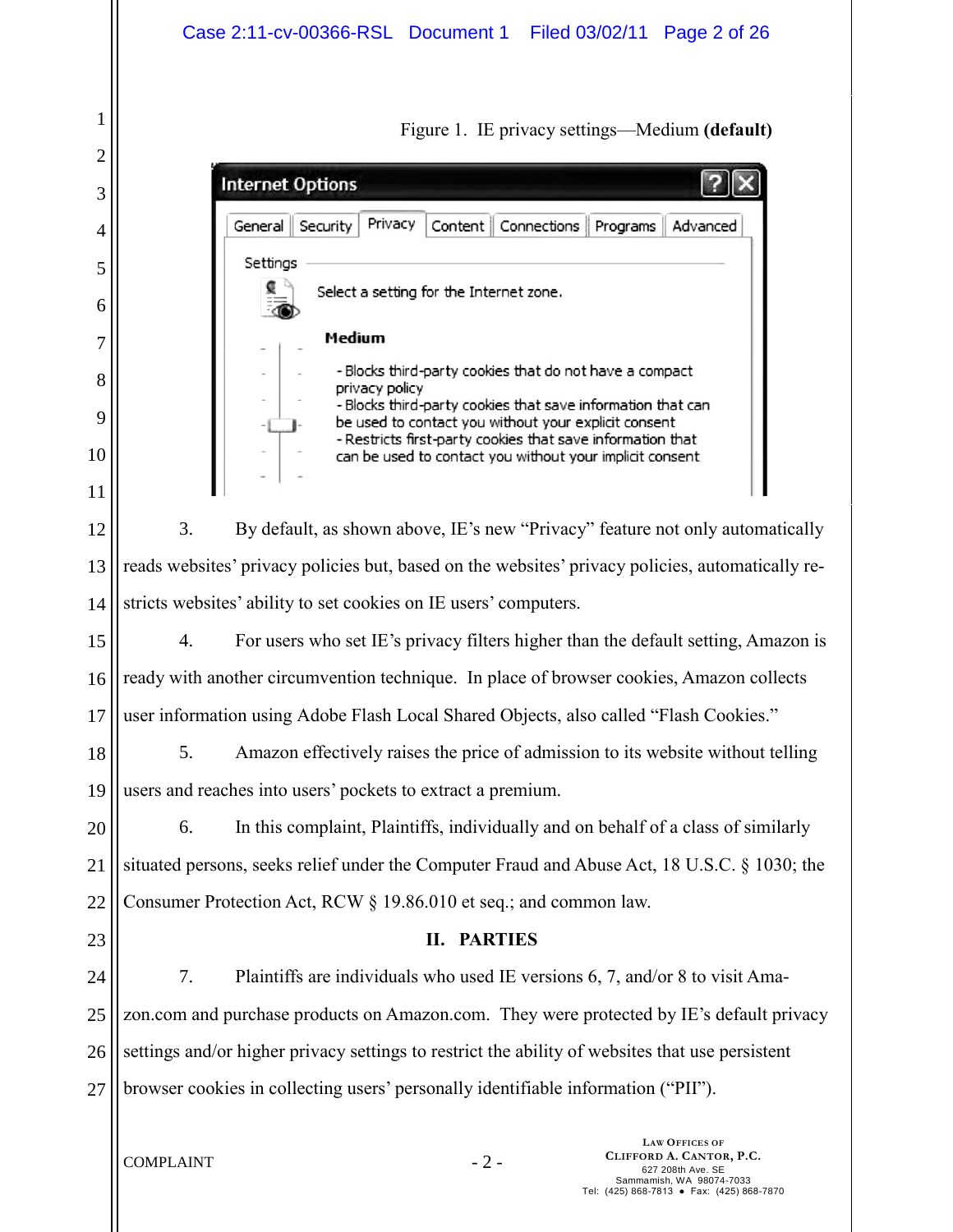1 2 3 8. Defendant Amazon.com, Inc. is a publicly traded Delaware corporation headquartered at 410 Terry Avenue North, Seattle, Washington 98109. Amazon does business throughout the state of Washington and the United States.

4 5 6 9. Amazon is the owner and operator of the website located at http://www.amazon.com, an online marketplace where consumers can purchase retail goods sold by Amazon and other merchants.

7

8

10. Amazon generates revenue in a number of ways, including:

a. sales of its goods;

9 10 11 b. fixed fees, revenue-share fees, and/or per-unit activity fees that Amazon charges merchants that sell goods on Amazon's website and, in conjunction with Amazon, on their own websites;

12 13 c. fees from advertisers that display ads to consumers visiting Amazon's website;

14 15 d. fees earned from website operators and their agents by serving online advertisements to Amazon users visiting other websites;

16 17 e. fees earned by providing promotional services and participating in cobranded credit card agreements.

18

# **III. JURISDICTION AND VENUE**

19 20 21 22 23 24 11. This Court has diversity jurisdiction in this case under the Class Action Fairness Act, 28 U.S.C. § 1332(d)(2). This complaint states claims on behalf of a national class of consumers who are minimally diverse from Amazon. The amount in controversy exceeds \$5 million, exclusive of interest and costs. The class consists of more than one hundred members. 12. This Court also has federal question jurisdiction under 28 U.S.C. § 1331 as this action arises in part under a federal statute, the Computer Fraud and Abuse Act.

25 26 13. This Court has supplemental jurisdiction with respect to the pendent state law claims under 28 U.S.C. § 1367.

27

14. This Court has personal jurisdiction over Amazon because some of the acts

 $COMPLAINT - 3 -$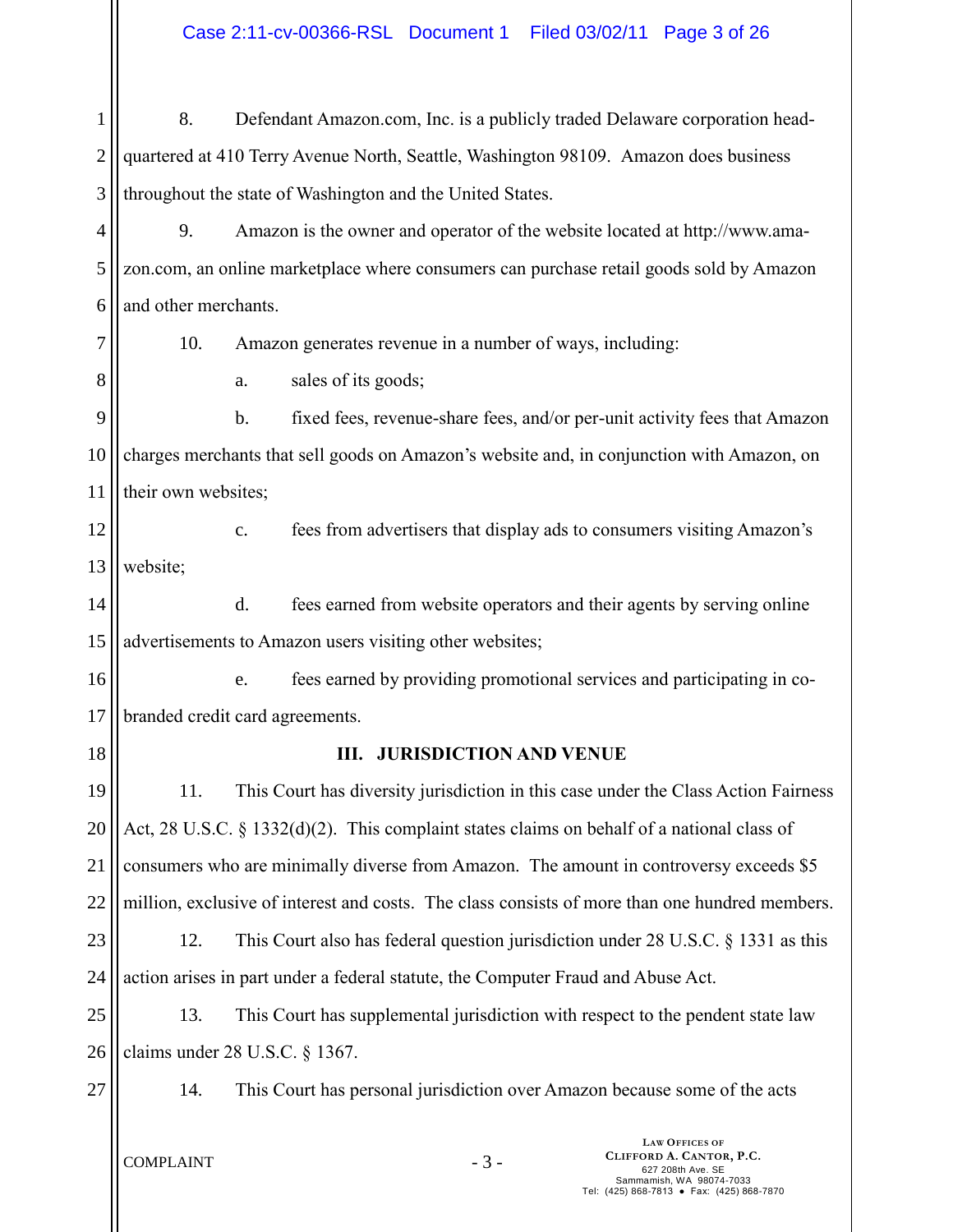1 2 alleged herein were committed in the state of Washington and because Amazon is registered to do business in this state and systematically and continuously conducts business here.

3 4 5 15. Venue is proper in this Court under 28 U.S.C. § 1391 because Amazon is a corporation headquartered in this District and/or because Amazon's improper conduct occurred in, was directed from, and/or emanated from this District.

6 7 8 9 10 11 12 16. In addition, Amazon's "Conditions of Use" declare Amazon's decision that disputes between Amazon and users of its websites are governed by Washington law; and Amazon has designated the state and federal courts in King County, Washington as the exclusive venue for disputes relating to use of Amazon's websites or transactions occurring on its websites for which the aggregate total claim for relief sought, as in this complaint, exceeds \$7,500. *See*  "Amazon Conditions of Use," available at http://www.amazon.com/gp/help/customer/display. html/ref=footer\_cou?ie=UTF8&nodeId=508088 (last accessed February 14, 2011).

13

## **IV. GENERALALLEGATIONS**

#### 14 **A. Amazon's Misuse of P3P**

15

16

17

18

19

**(i) Background: Internet Explorer's Incorporation of P3P for Cookie Filtering** 17. P3P, the Platform for Privacy Preferences, provides a language and process that websites can use to post their privacy policies in a machine-readable form — that is, a form that can be processed by software such as web browsers. A website can post a full P3P policy, describing a variety of its privacy practices, or a "Compact Policy," describing its uses of browser

20 cookies.

21 22 23 24 25 18. In 2001, Microsoft released version 6 of its market-leading Internet browser software, Internet Explorer ("IE6"), and included in it the capability to process websites' P3P Compact Policies. IE6 processed websites' Compact Policies automatically and, based on privacy settings that Microsoft set by default and that users could adjust, automatically allowed or restricted websites' storage of cookies on users' computers.

26

 $\overline{a}$ 

27

With the release of IE version 7, Microsoft marketed the browser under the name "Windows Internet Explorer."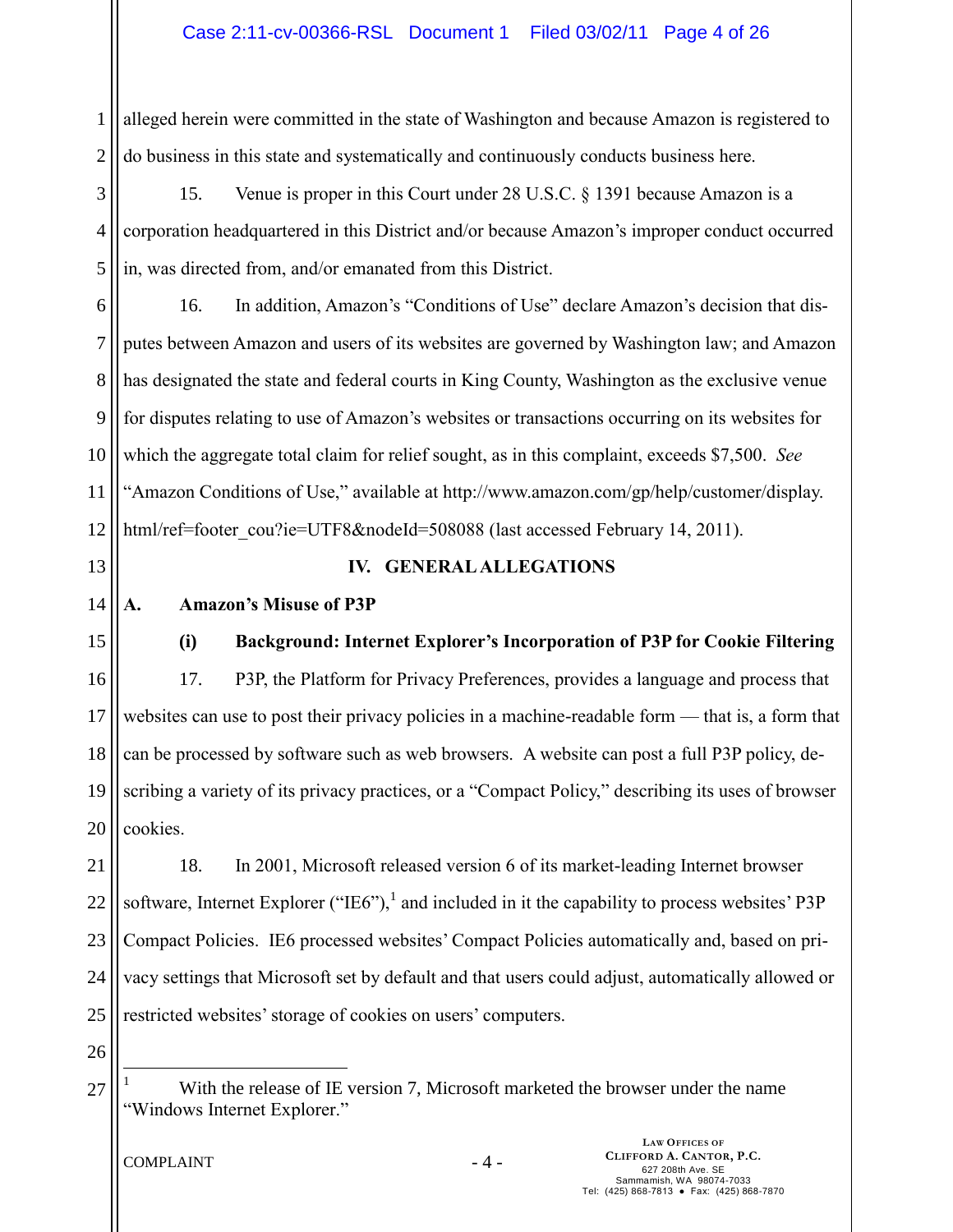1 2 3 4 19. Before P3P, a privacy-conscious Internet user who wanted to learn about websites' cookie practices had only one choice—to read the privacy policy of every website visited — and to do so often, given that many websites advised users to "check back regularly to view updates to this policy."

20. This approach to managing cookies raised problems for users:

6 7 a. It is effectively impossible for a user to take the time to read the privacy policy of every website visited — and to do so continually to stay abreast of changes.

8 9 10 b. It is challenging for a user to try to interpret websites' privacy policies because, even among websites with substantially similar privacy practices, each website describes its practices in different ways and with varying levels of detail.

11 12 13 14 15 16 c. It is difficult for a user to determine which details of a website's privacy policy apply to which parts of the website, since a website's privacy practices may vary from page to page, such as a home page where the user affirmatively volunteers no information, a registration page where the user signs up to use the website, a shopping-cart page where the user's purchase selections are listed, or a checkout page where the user provides credit card and shipping information.

17 18 19 20 d. It is impossible for a user to read a website's privacy policy "manually" without actually visiting the website, which means the user has to visit a website and receive whatever cookies the website delivers before the user has the chance to learn what the site's practices are.

21

5

21. The advent of P3P helped address these issues, as follows:

22 23 24 25 26 a. P3P provided a common language and syntax that websites could use to provide machine-readable versions of their privacy policies, including cookie-specific Compact Policies. *See* "The Platform for Privacy Preferences 1.1 (P3P1.1) Specification, W3C Working Group Note, Nov. 2006, available at http://www.w3.org/TR/P3P11 (last accessed on February 7, 2011).

27

b. P3P privacy statements could be quickly read by the user's web browser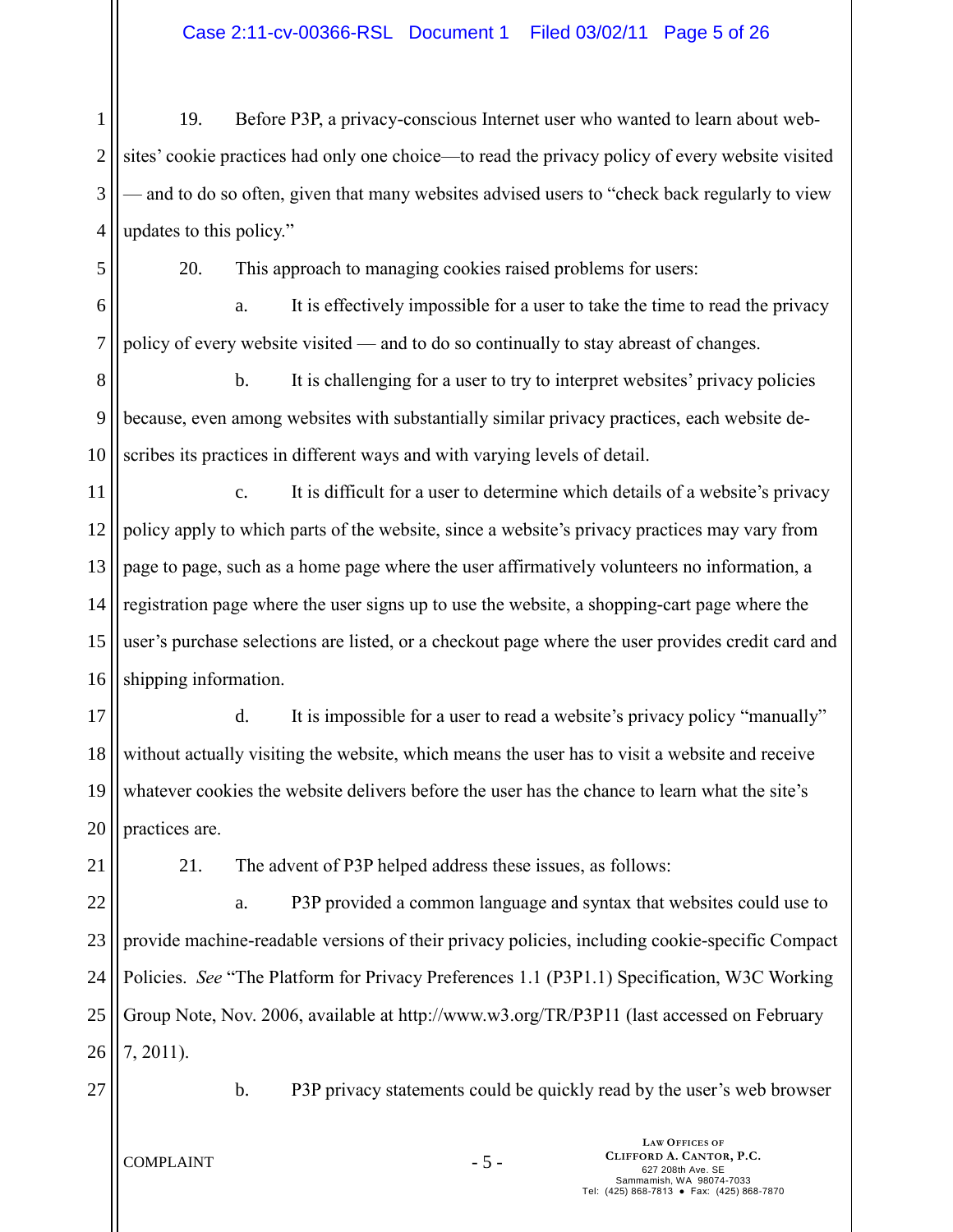1 each time the user directed the browser to access a web page.

2 3 c. P3P permitted websites to offer granular privacy policies, tailored to the unique cookie practices of specific web pages within a website.

4 5 6 7 d. P3P-enabled web browsers could alert users to a websites' privacy practices before the user actually communicated with, and received cookies from, the website; and could automatically filter and restrict cookies based on users' privacy settings (including default privacy settings).

8 9 10 11 12 13 14 15 22. In a world in which websites automatically and nontransparently examine a user's every online movement, IE6 gave users the ability to have their computers automatically examine the abbreviated privacy information that websites choose to disclose in their Compact Policies. Subsequent versions of IE gave users the same or better capabilities. IE assessed websites' cookie policies for users before the users even visited and acquired cookies from websites. In addition, in response to the users' privacy settings, IE could take certain actions in response to the P3P information it acquired, such as accept, reject, or restrict the cookies that websites transmitted to users.

16 17 18 19 23. Compact Policies, such as those that IE enabled users to assess automatically through their web browser, are expressed as a series of codes, called "tokens," each of which represents a standardized privacy expression defined in the P3P specification. For example, in the following Compact Policy.

20

CP="NOI DSP COR NID ADMa OPTa OUR NOR"

21 22 23 24 25 the "NID" token means that no identified user information is collected by the web pages to which the Compact Policy applies or, if it is collected, it is anonymized in a way that cannot reasonably be reversed to reveal the user's identity; and the "OUR" token means that identified user information is shared only with an agent whose use of the information is restricted to the purposes stated by the website. Likewise, the other tokens have predetermined meanings.

26 27 24. Under IE's default privacy settings, a website's unsatisfactory P3P Compact Policy can lead to several consequences. IE allows or limits cookies in different ways, depending

 $COMPLAINT - 6 -$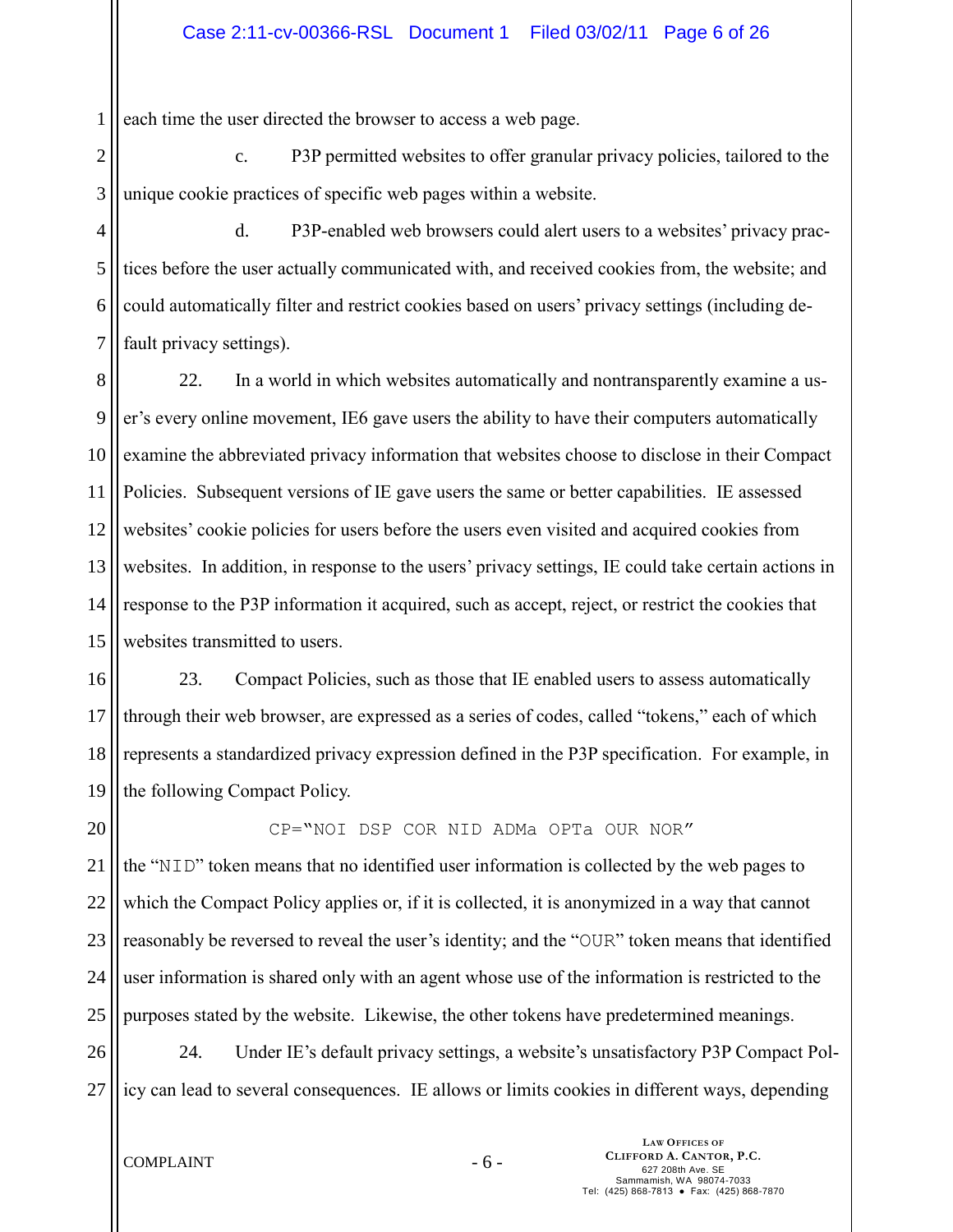## Case 2:11-cv-00366-RSL Document 1 Filed 03/02/11 Page 7 of 26

1 2 3 4 5 6 7 on the statements in the Compact Policy and whether the web entity offering the policy is a first party (a website that the user explicitly chooses to visit) or a third party (such as entities that display advertisements on a first-party website). For example, if a first-party website's Compact Policy states that the website shares user PII without user consent, IE downgrades the website's "persistent" cookie to a "session" cookie — i.e., one that expires at the end of the user's browser session. See [Figure 1,](#page-1-0) page [2,](#page-1-0) depicting IE's privacy settings page with default settings enabled.

8 9 10 11 25. Persistent cookies serve as an important device for websites to identify users and collect their information; the release of IE6 prompted many websites to implement P3P Compact Policies so they could continue to set persistent cookies on the computers of users who adopted IE6.

**LAW OFFICES OF** 12 13 14 15 16 17 18 19 20 21 22 23 24 25 26 27 **(ii) Amazon's Exploit to Circumvent IE P3P-Based Cookie-Filtering** 26. Amazon published a P3P Compact Policy that stated:  $CP = "AMZN"$ 27. "AMZN" is not a valid P3P Compact Policy token. It is gibberish. 28. Amazon knew its Compact Policy was gibberish and did not comply with P3P specifications. 29. Amazon also knew that, because of what might be considered a design flaw in IE's processing of Compact Policies, IE would interpret Amazon's P3P Compact Policy as if it met the requirements of IE's default privacy settings. 30. Amazon knowingly published an invalid P3P Compact Policy and did so intending to exploit IE's interpretation that would treat it as a valid. 31. Amazon's use of an invalid Compact Policy that circumvented IE's cookiefiltering process was independently confirmed in an academic research report in which the researchers observed, "It appears that these two websites [Amazon and its subsidiary, IMDb.com] use a CP only for the purpose of avoiding IE cookie filtering." *See* Pedro Giovanni Leon; L. Cranor; A. McDonald; and R. McGuire, "Token Attempt: The Misrepresentation of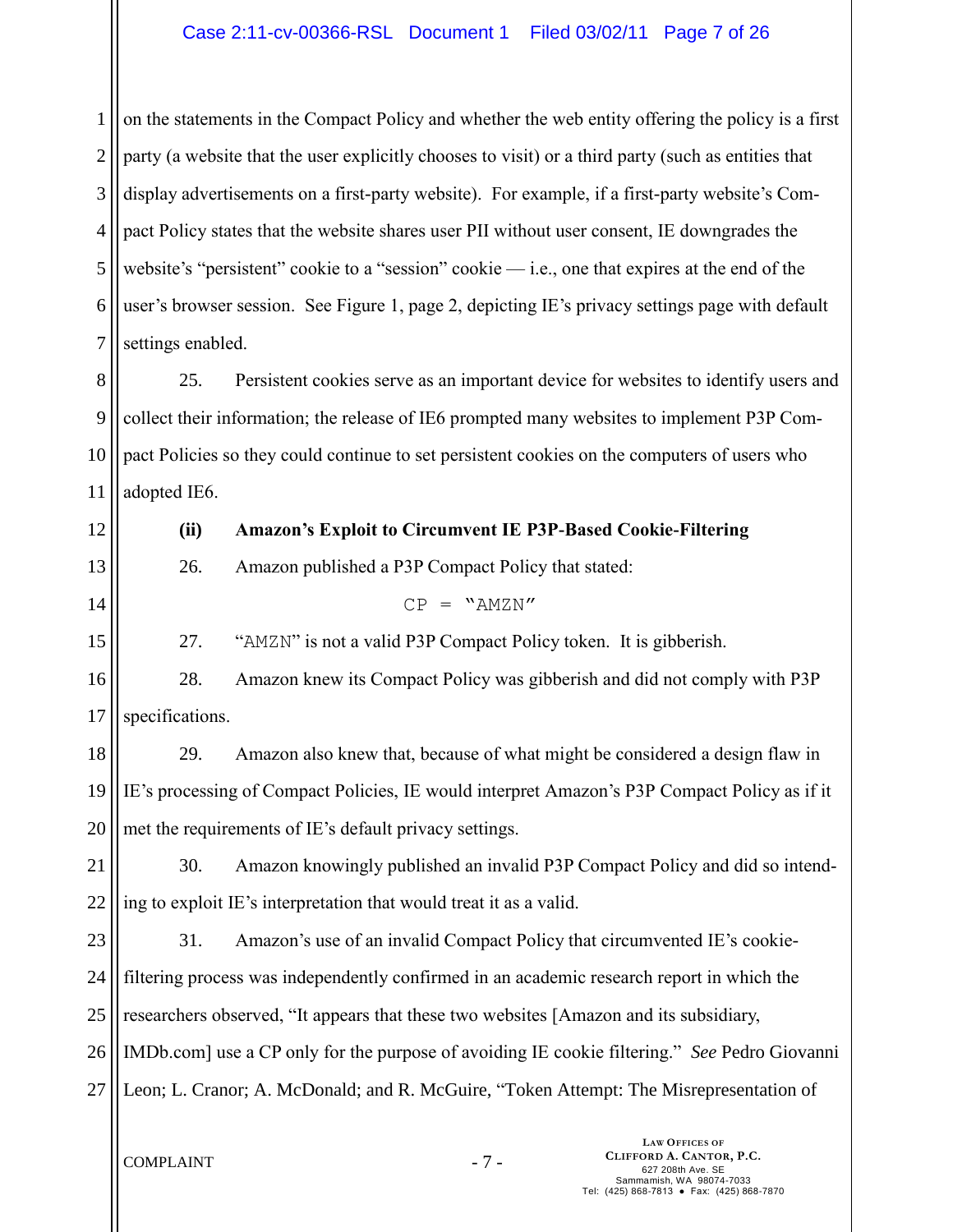1 2 Website Privacy Policies through the Misuse of P3P Compact Policy Tokens (CMU-Cylab-10- 014)" (2010), CyLab [Carnegie Mellon University], Paper 73, available at

3 http://repository.cmu.edu/cylab/73 (last accessed February 25, 2011).

4 5 32. Amazon's Compact Policy was a consumer-facing representation made by Amazon regarding its privacy practices.

6 7 8 9 33. Amazon published its invalid Compact Policy knowing and intending that IE users would receive persistent cookies that they did not expect or want and, had Amazon published accurate information, would have been blocked unless the IE user consenting to receive them.

10 11 12 34. Therefore, Amazon's Compact Policy was a misleading representation and/or omission and failure to represent Amazon's true practices with respect to users' personal information.

13 14 15 16 35. Amazon's misleading Compact Policy enabled it to engage in transactions with consumers and acquire their private information including, but not limited to, Plaintiffs and Class members' PII as well as other information that Plaintiffs and Class members intended to keep private based on their privacy settings.

17 18 19 36. Amazon's Compact Policy representations and omissions were material to IE users, through their IE privacy settings, when they distinguished among websites and decided to patronize Amazon.com.

20 21 37. As a result of Amazon's invalid Compact Policy, IE stored Amazon's persistent cookies on IE users' web browsers.

22 23 24 38. Amazon used those persistent cookies to identify and track IE users and collect personal information from them, including when those users were visiting other websites on which Amazon served online advertisements.

- 25 **B. Amazon's Misuse of Adobe Flash LSOs**
- 26

27

**(i) Background: Adobe Flash LSOs**

39. In addition to using browser cookies to collect users' personal information,

 $COMPLAINT - 8 -$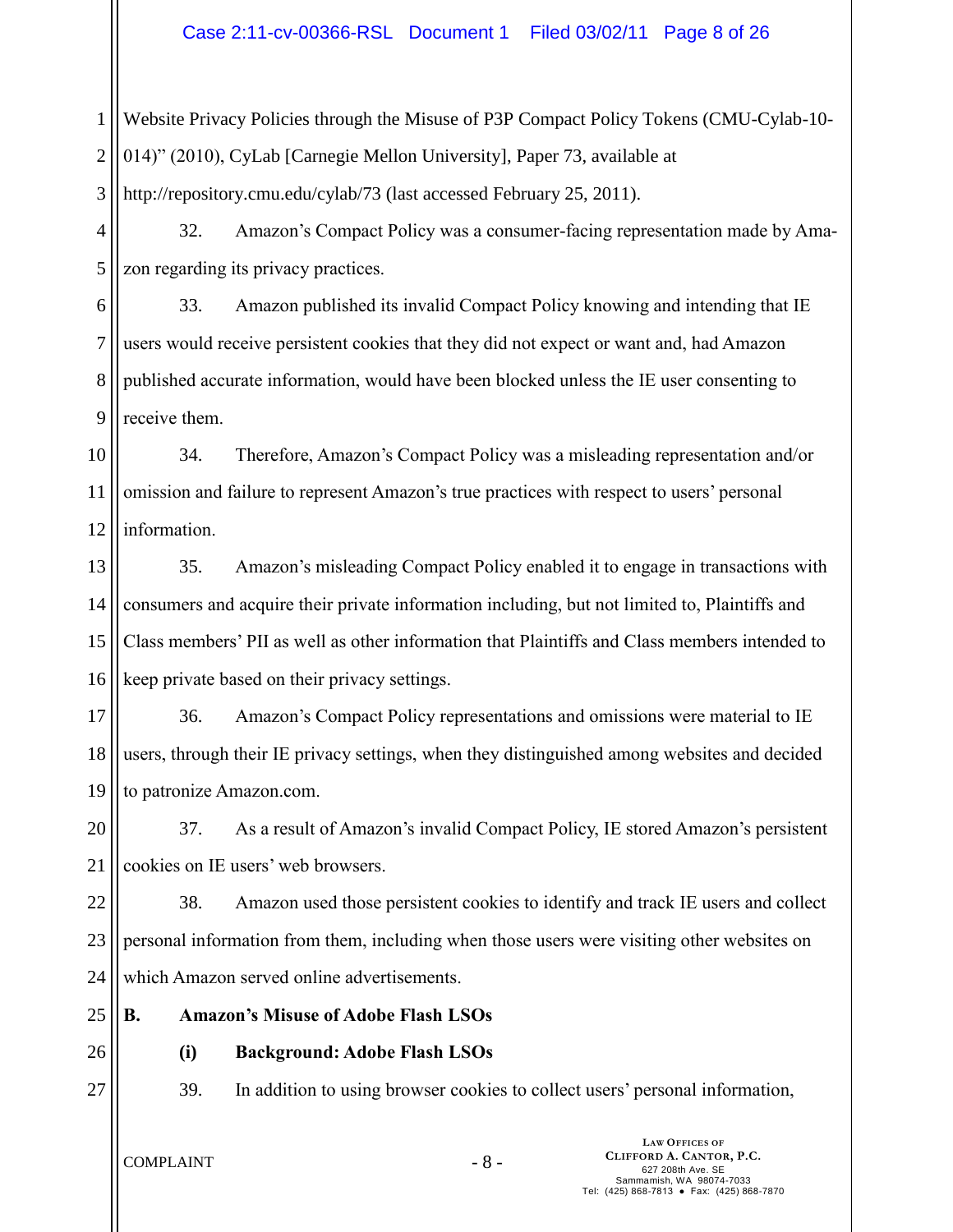1 2 Amazon also uses Adobe Flash Local Stored Objects, or LSOs, that it stores on users' computers.

3 4 5 6 7 8 40. By design, LSOs are used by consumers' Adobe Flash Player software for purposes such as storing volume control settings or retaining video game scores. Adobe Corporation has stated that the purpose of LSOs is to support consumers' ability to experience "rich Internet application" content using the Adobe Flash Player. Letter to FTC, Adobe Systems Inc., Jan. 27, 2010 at 3, available at http://www.ftc.gov/os/comments/privacyroundtable/544506- 00085.pdf (last accessed Dec. 6, 2010).

9

41. Adobe Flash Player is installed on the majority of U.S. consumers' computers.

10 11 12 13 14 42. Local Shared Objects, or LSOs, are sometimes called "Flash cookies," but they are not cookies at all. "Cookie" has a technical meaning ascribed by globally recognized specifications published by the Internet Engineering Task Force (IETF). The term "Flash cookie" is merely a rhetorical label applied to a rogue LSO — an LSO used as a substitute or backup for a browser cookie to circumvent the user's web-browser-based privacy controls.

15 16 17 18 43. LSOs were not designed to be used as browser-cookie surrogates or back-ups. Adobe stated in its letter to the Federal Trade Commission, "Adobe condemns the practice of using Local Storage to back up browser cookies for the purpose of restoring them later without user knowledge and express consent."

19 20 44. LSOs differ from browser cookies in a number of ways that make them unsuitable as back-ups or replacements for browser cookies, including:

21 22 23 a. Browser cookies are stored by and accessible to the consumer through utilities in the consumer's web browser(s), while LSOs are browser-independent. These utilities enable users to easily delete browser cookies.

24 25 b. Browser cookies expire at the end of a consumer's web-browser session by default. LSOs have no default expiration.

26 27 c. Browser cookies are four kilobytes in size. LSOs may be up to 100 kilobytes.

 $COMPLAINT$   $-9$   $-$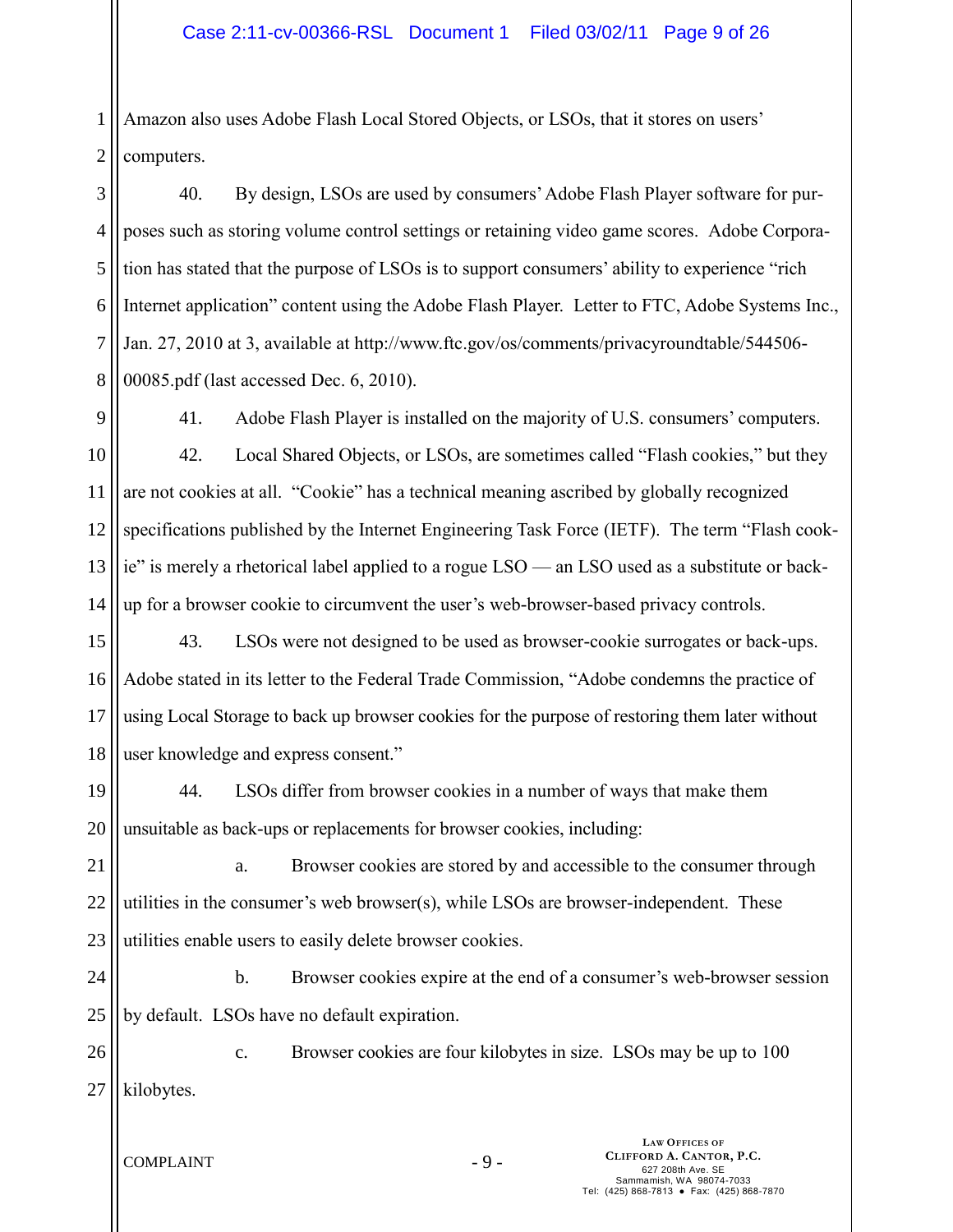1 2 3 d. Browser cookies operate in a manner defined by international standards that have been subject to comment by the global technical community. The capabilities of LSOs are controlled by one vendor, Adobe.

4 5 6 e. Browser cookies do not affect consumers' encrypted (https) web communications. Adobe Flash permits websites placing LSOs on users' computers to override the encryption of a users' communications, which poses security risks for users.

7 8 9 f. Browser cookie standards do not permit one website to access another website's cookies (cross-domain access). LSOs allow for cross-domain access, which poses security risks for users.

10 11 45. Significantly, users also have no reasonable means to refuse, detect, or delete LSOs stored on their computers.

12 13 14 46. That is precisely why some website operators repurposed LSOs and used them as replacements or backups for browser cookies — because it was hard for users to find them, control them, or delete them.

15 16 17 47. The lack of consumers' ability to detect or control LSOs is particularly significant for users who choose to set IE's privacy filters higher than the default setting, such as the "Block All Cookies" setting shown in [Figure 2,](#page-10-0) below.

18

19

20

21

22

23

24

25

26

27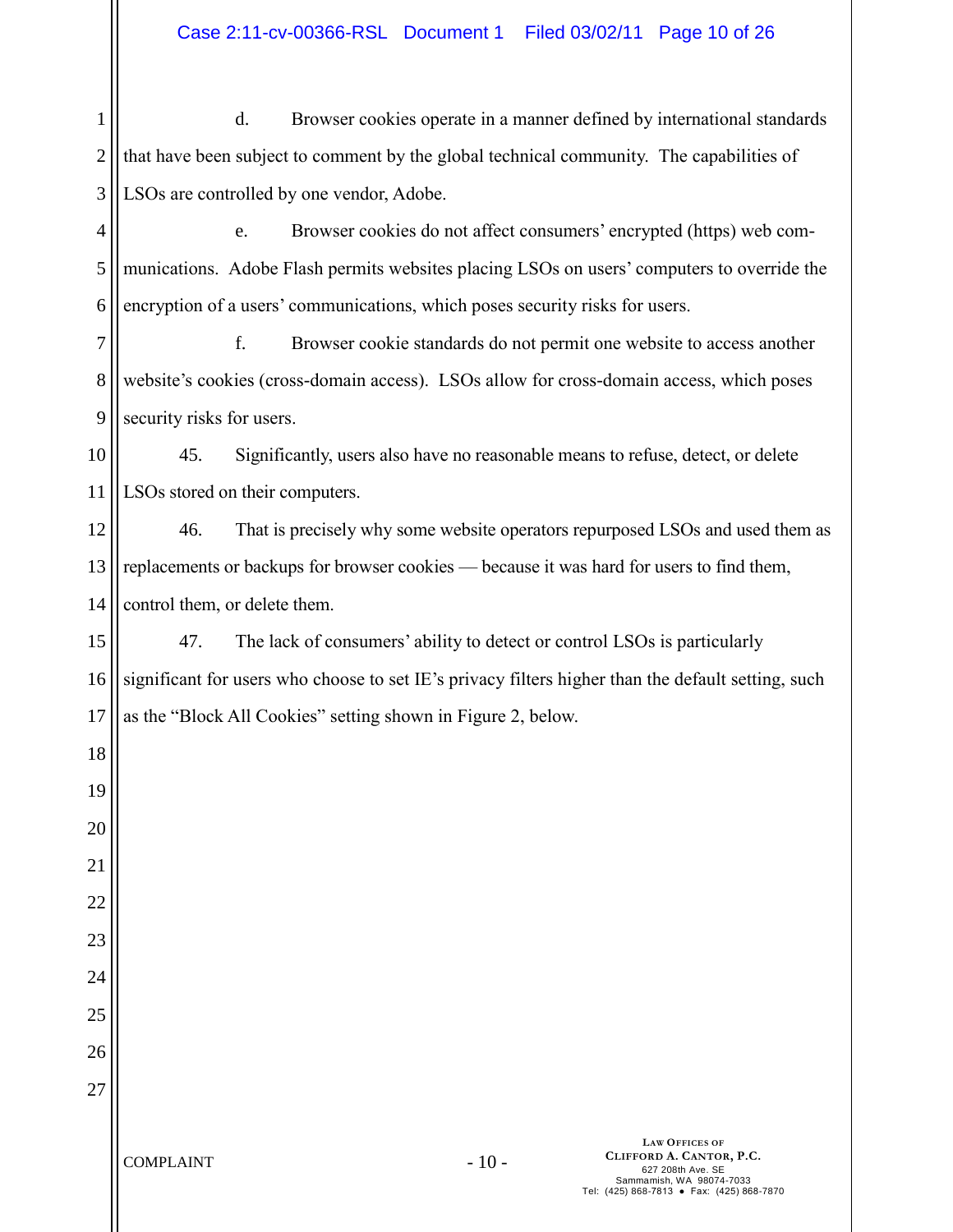<span id="page-10-0"></span>

|        | Case 2:11-cv-00366-RSL Document 1 Filed 03/02/11 Page 11 of 26                                                                                                                |  |  |  |  |  |
|--------|-------------------------------------------------------------------------------------------------------------------------------------------------------------------------------|--|--|--|--|--|
| 1<br>2 | Figure 2. IE Privacy Settings—Block All Cookies                                                                                                                               |  |  |  |  |  |
| 3      | <b>Internet Options</b>                                                                                                                                                       |  |  |  |  |  |
| 4      | Privacy<br>Security<br>General   <br>Content Connections Programs<br>Advanced                                                                                                 |  |  |  |  |  |
| 5      | Settings                                                                                                                                                                      |  |  |  |  |  |
| 6      | Select a setting for the Internet zone.                                                                                                                                       |  |  |  |  |  |
| 7      | <b>Block All Cookies</b>                                                                                                                                                      |  |  |  |  |  |
| 8      | - Blocks all cookies from all websites                                                                                                                                        |  |  |  |  |  |
| 9      | - Cookies that are already on this computer cannot be read<br>by websites                                                                                                     |  |  |  |  |  |
| 10     |                                                                                                                                                                               |  |  |  |  |  |
| 11     |                                                                                                                                                                               |  |  |  |  |  |
| 12     |                                                                                                                                                                               |  |  |  |  |  |
| 13     | 48.<br>IE users who chose a privacy setting of "Block All Cookies" expect that IE will                                                                                        |  |  |  |  |  |
| 14     | block all websites from placing cookies in their computers — including cookies that track, col-                                                                               |  |  |  |  |  |
| 15     | lect, and transmit personal information — unless the user affirmatively volunteers.                                                                                           |  |  |  |  |  |
| 16     | 49.<br>The use of LSOs by a website defeats that expectation.                                                                                                                 |  |  |  |  |  |
| 17     | <b>Amazon's use of LSOs to Circumvent Users' Privacy Settings</b><br>(ii)                                                                                                     |  |  |  |  |  |
| 18     | 50.<br>Amazon uses LSOs in place of and in addition to browser cookies and, in some                                                                                           |  |  |  |  |  |
| 19     | cases, to re-spawn browser cookies that the user previously deleted.                                                                                                          |  |  |  |  |  |
| 20     | 51.<br>Regarding its use of LSOs, Amazon makes the following statements in the                                                                                                |  |  |  |  |  |
| 21     | portion of its privacy notice labeled "What About Cookies?"                                                                                                                   |  |  |  |  |  |
| 22     | The Help portion of the toolbar on most browsers will tell you how to pre-<br>vent your browser from accepting new cookies, how to have the browser                           |  |  |  |  |  |
| 23     | notify you when you receive a new cookie, or how to disable cookies alto-                                                                                                     |  |  |  |  |  |
| 24     | gether. Additionally, you can disable or delete similar data used by browser<br>add-ons, such as Flash cookies, by changing the add-on's settings or visiting                 |  |  |  |  |  |
| 25     | the Web site of its manufacturer.                                                                                                                                             |  |  |  |  |  |
| 26     | However, because cookies allow you to take advantage of some of Ama-                                                                                                          |  |  |  |  |  |
| 27     | zon.com's essential features, we recommend that you leave them turned on.<br>For instance, if you block or otherwise reject our cookies, you will not be                      |  |  |  |  |  |
|        | <b>LAW OFFICES OF</b><br>CLIFFORD A. CANTOR, P.C.<br>$-11-$<br><b>COMPLAINT</b><br>627 208th Ave. SE<br>Sammamish, WA 98074-7033<br>Tel: (425) 868-7813 · Fax: (425) 868-7870 |  |  |  |  |  |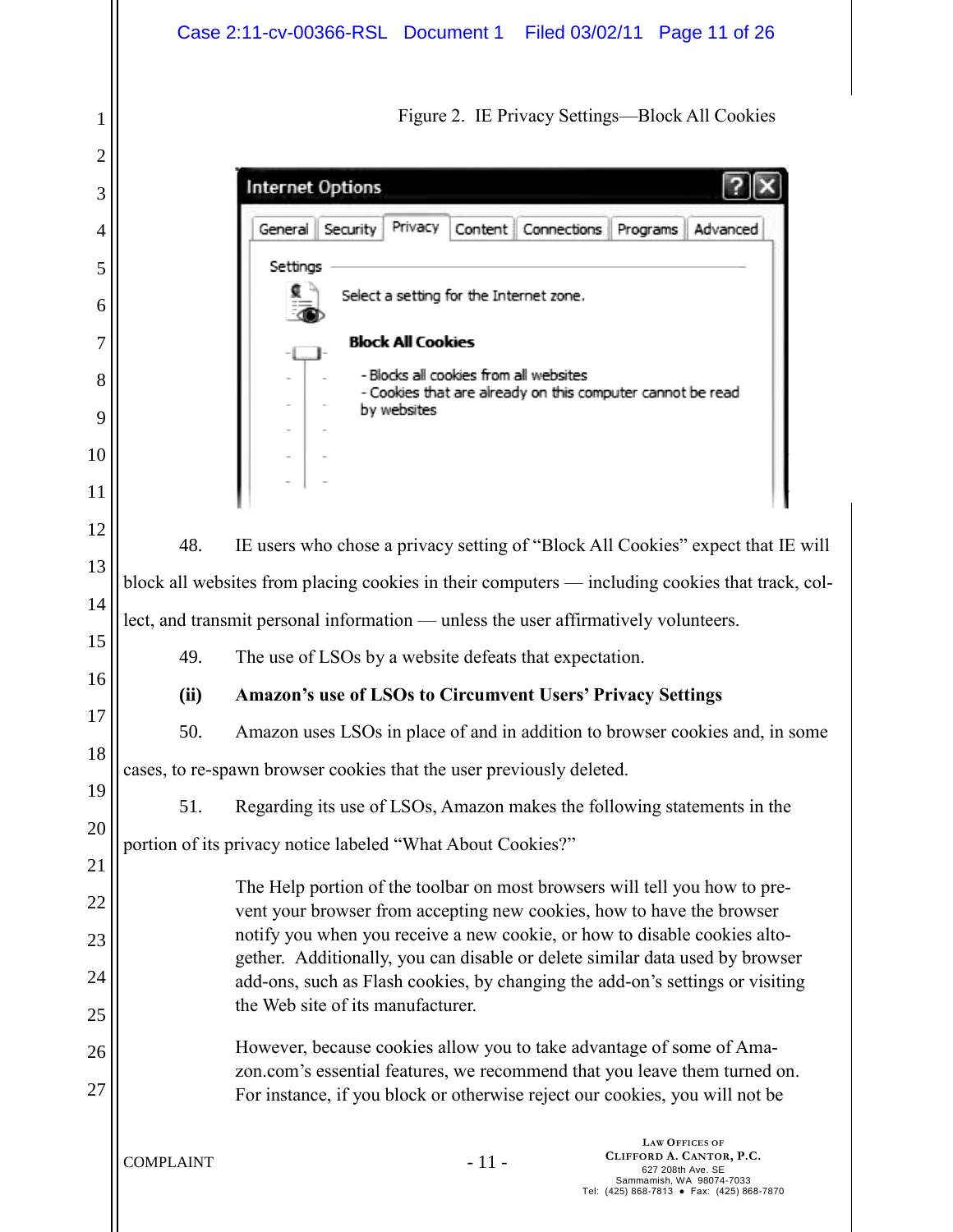able to add items to your Shopping Cart, proceed to Checkout, or use any Amazon.com products and services that require you to Sign in.

52. It was inaccurate and misleading of Amazon to confound browser cookies with LSOs in its privacy notice and to refer to LSOs as "similar data used by browser add-ons, such as Flash cookies" when, in fact LSOs and browser cookies are very different in ways that, as discussed in paragraph 44 starting on page 9, above, would be material to users had users been adequately informed of such differences.

53. It was inaccurate and misleading of Amazon to state that users could manage "data used by browser add-ons, such as Flash cookies by changing the add-on's settings or visiting the Web site of its manufacturer" when, in fact, Amazon was aware that Adobe provided no reasonable utility to users to manage LSOs.

54. It was inaccurate and misleading of Amazon to state that users could control or manage "data used by browser add-ons, such as Flash cookies by changing the add-on's settings or visiting the Web site of its manufacturer" when, in fact, Amazon knew that users were unlikely to be aware of or understand LSOs.

16 17 18 19 20 21 55. It was inaccurate and misleading of Amazon to state that users could control or manage "data used by browser add-ons, such as Flash cookies by changing the add-on's settings or visiting the Web site of its manufacturer" when, in fact, Amazon was unfairly burdening users by shifting to them the responsibility for managing LSOs that Amazon had forced on them by deliberately bypassing the privacy management settings that users had already put in place.

22 23 56. By using LSOs in place of and as back-ups for users' browser cookies, Amazon circumvented users' web browser privacy controls.

57. In particular, Amazon used LSOs to circumvent the privacy controls of users who set their IE privacy settings at a level higher than the default — that is, users whose web browsers were not spoofed by Amazon's deceptive Compact Policy.

26 27

24

25

1

2

3

4

5

6

7

8

9

10

11

12

13

14

15

58. Amazon's use of LSOs was knowingly and intentionally deceptive and its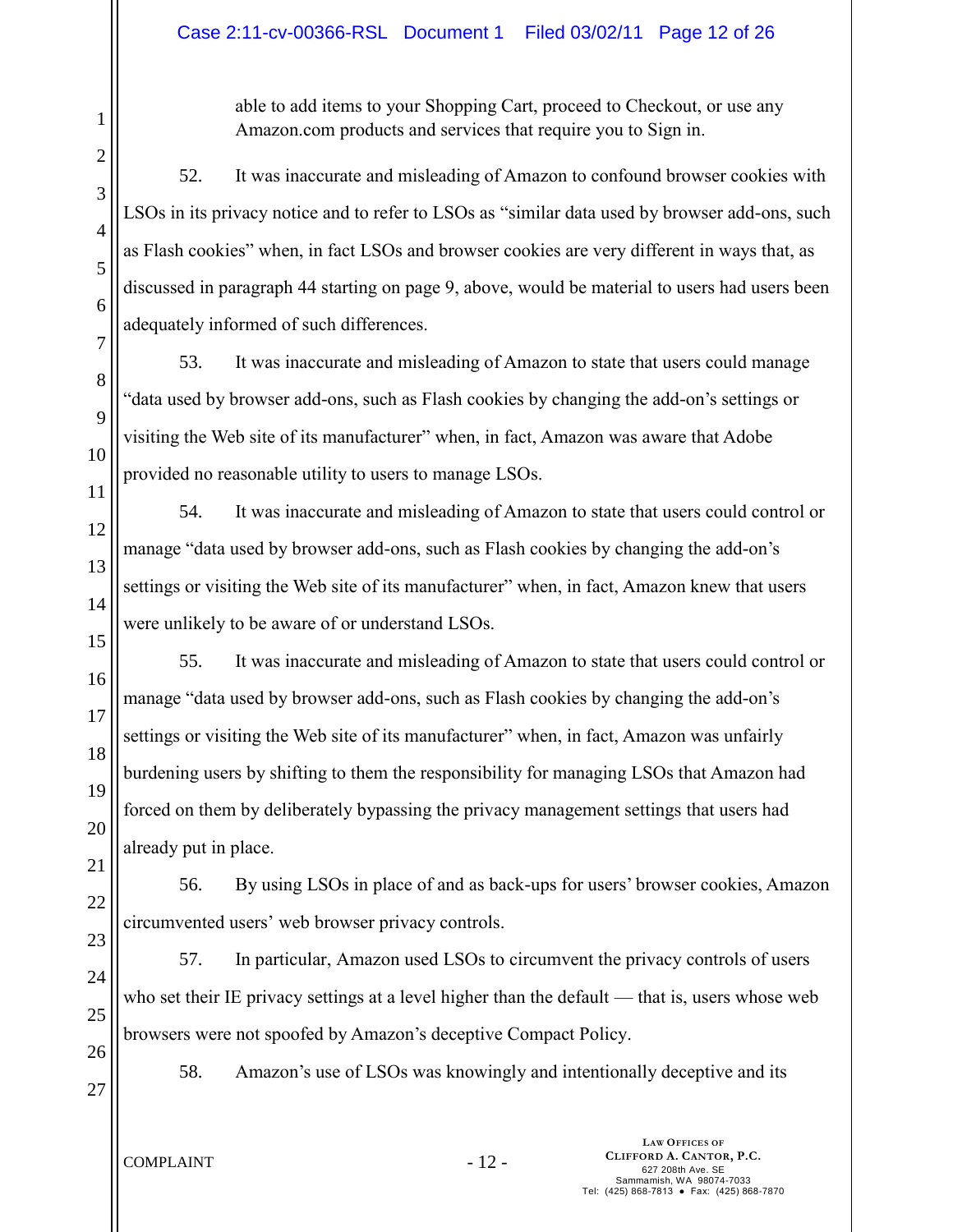1 statements about LSOs were knowingly and intentionally misleading.

2 3 4 5 59. Plaintiff Nicole Del Vecchio observed that, on her computer, on or about mid-February, 2011, she had approximately seven LSOs that indicated they were set by the Amazon.com domain. The LSOs had file names and contents that included text such as "apnuserid" and originated from Amazon server directories with names such as "x-locale/personalization."

6 7 8 60. Plaintiff believes the LSOs she observed on her computer were not for purposes of displaying rich Internet application content but were used for tracking her activities on Amazon and collecting her personal information.

9 10 11 61. Amazon used LSOs knowing and intending that IE users would not understand and be aware of Amazon's use of them and knowing that, based on IE users' privacy settings, they did not want to receive.

12 13 14 15 62. Amazon's inadequately disclosed use of LSOs enabled it to engage in transactions with consumers and acquire their private information including but not limited to Plaintiffs' and the Class members' PII as well as other information that Plaintiffs and Class members intended to keep private based on their privacy settings.

16 17 18 63. Amazon used LSOs to identify and track IE users and collect personal information from them, including when those users were visiting other websites on which Amazon served online advertisements.

19

**C. Amazon's Misuse of PII**

20 21 22 64. Amazon claims in its privacy notice that it does not share users' information with third parties for advertising purposes and that, instead, it delivers third parties' advertisements on their behalf.

23

24

65. In fact, Amazon shares users' PII with third parties for those third parties' independent use and does not disclose this fact to consumers.

25 26 27 66. For example, in or about 2008, Plaintiff Ariana Del Vecchio decided to begin purchasing pet supplies and other pet-related products through Amazon.com. These were products she had previously purchased from other, offline sources for some time. Shortly after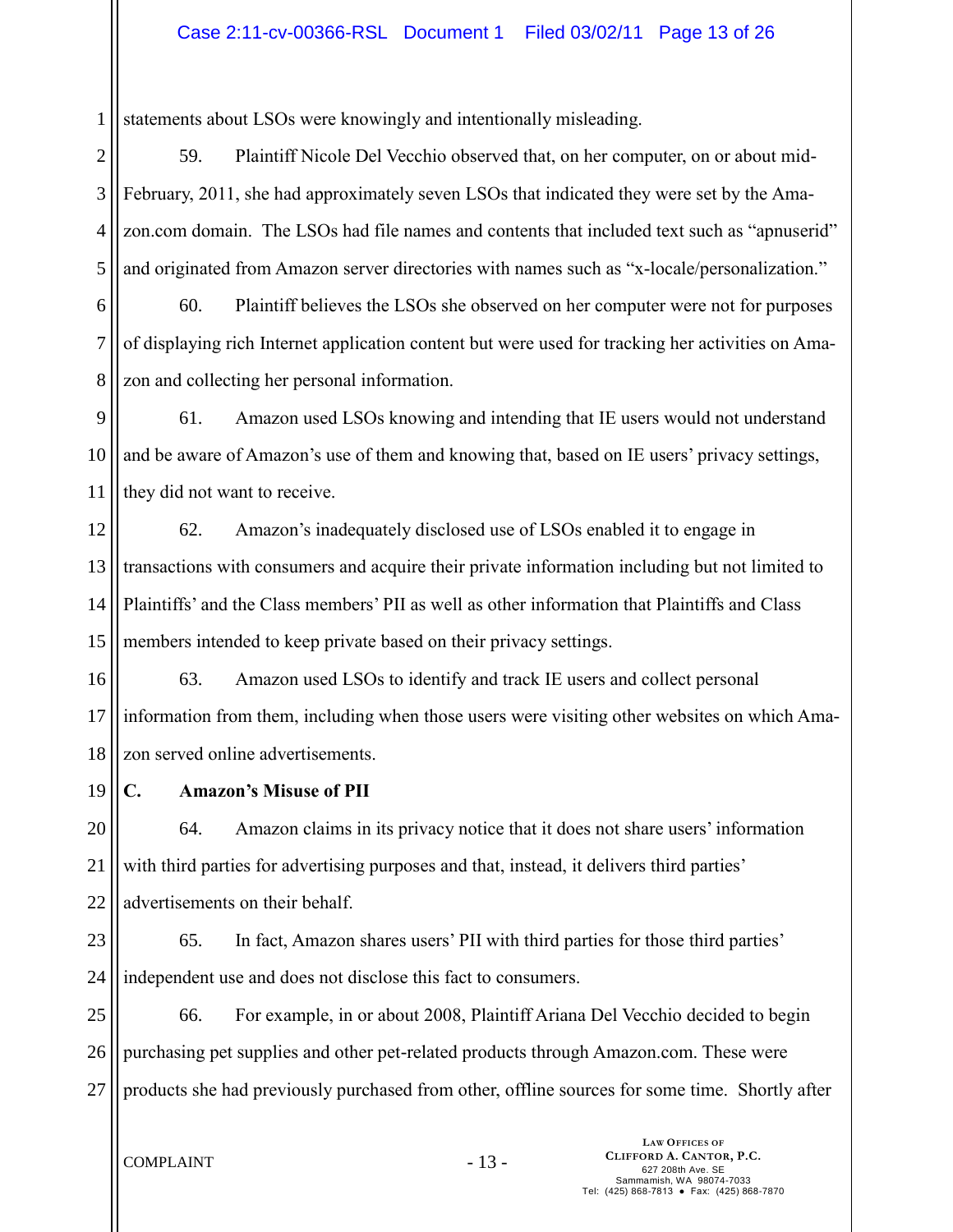1 2 3 she purchased these products on Amazon.com, she began to receive numerous advertisements and promotional materials in the postal mail, all from pet products companies with whom she had not previously done business.

4 5 67. Plaintiff Arian Del Vecchio received these mailings because Amazon shared her personal information with third parties with whom Plaintiff had not done business.

6 7 68. Plaintiff did not want to receive these advertisements and did not want her PII shared with the sender by Amazon.

8 **D. Harm**

9

## **(i) Privacy of Users' Personal Information**

10 11 69. IE users seek to maintain privacy and confidentiality of their unique, personal, and individual information assets, including PII and details of their browsing activities.

12 13 14 70. The private confidential character of Plaintiffs' and Class members' personal information is further demonstrated by their utilization of browser privacy controls, including Microsoft's default settings.

15 16 17 71. The private and confidential character of Plaintiffs' and Class members' personal information is further demonstrated by Amazon's use of surreptitious and deceptive methods to deposit unconsented browser cookies and LSOs on Plaintiffs and Class members' computers.

18 19 20 72. Amazon' actions in acquiring user's personal information were surreptitious and without reasonable notice and so were conducted without authorization and exceeding authorization.

21 22 73. Amazon's acquisition of users' personal information without authorization and exceeding authorization constituted misappropriation of that personal information.

23

## **(ii) Value to Users of their Personal Information**

24 25 26 27 74. Entities involved in online marketing often speak of their efforts in terms of "driving" consumers to a website. In reality, users "drive" themselves to a website using resources that include a computer, browser software, and an Internet connection acquired from an Internet services provider.

COMPLAINT - 14 -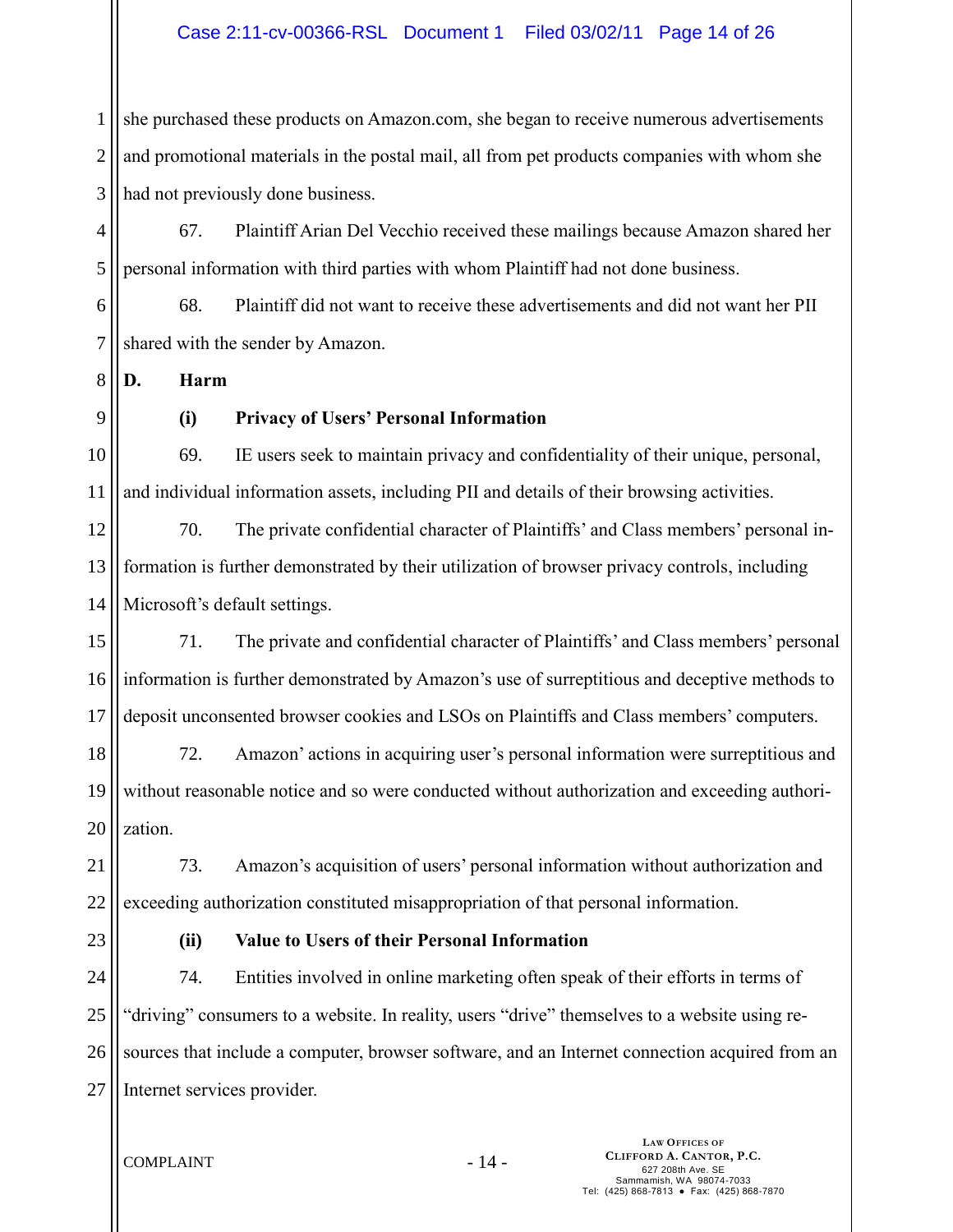1 2 3 4 75. The act of driving takes place with each click—that is, each time a user directs the user's browser to download a particular web page, which the user does by clicking on a hypertext link or by using the address bar of the user's browser to enter the address for a specific web page (its Uniform Resource Locator, or URL).

5 6 7 8 9 10 76. Each click initiates an electronic exchange between the user's computer and the server on which the requested web page resides. Depending on the user's privacy settings, During that exchange, the website's server can tag the user's computer with its cookies and read cookies it previously set, depending on the user's privacy settings. Thus, with every click, the user's browser transmits certain information about the user to the website, including information that the website caused to be stored in cookies on the user's computer.

11 12 13 14 77. For users visiting Amazon, the information transmitted with each click constitutes each user's ticket to acquire the content and services that the user is requesting from Amazon with that click. The information transmitted by users is their currency for acquiring Amazon's content and services.

15 16 17 18 78. Amazon raises the price of admission without telling users. By using a misleading Compact Policy and unconsented LSOs to circumvent users' privacy settings, Amazon acquires more user information than it is entitled to acquire. Amazon does so for each user, with each click.

19 20 21 22 79. Amazon's circumvention enables it to set persistent cookies, and so Amazon is able to collect a user's navigation history on its website across multiple user sessions and connect that navigation history with personally identifiable information it acquired in the course of the user's purchase transactions.

23 24 25 80. The user information acquired by Amazon had and has discernable value to those users. That value can be established through information that is available in the market, combined with usage information that is available in Amazon's records.

26 27 81. Amazon's unauthorized taking of users' personal information therefore imposes financial harm to those users.

 $COMPLAINT - 15 -$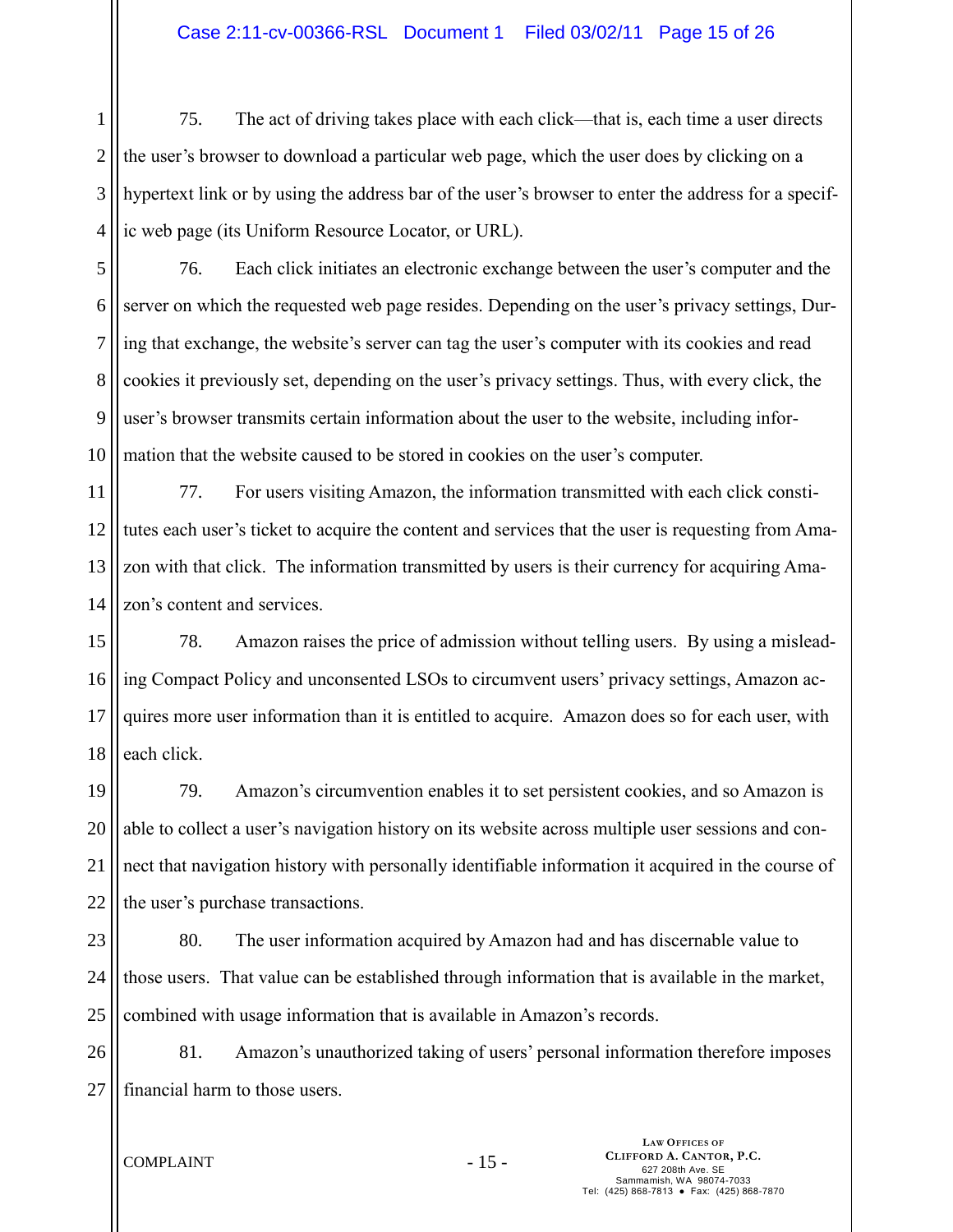1 2 3 4 5 6 7 82. In addition, Amazon imposes discernable opportunity costs on users. Websites such as Amazon.com can compete and thrive only if they sustain a sufficient traffic volume to attract merchants and advertisers. Consumers, through their collective patronage, provide that traffic and so barter for their ability to access — and continue to enjoy — the content and services they bought with that patronage. Amazon, through its conduct, deprives users of the opportunity to use their information to purchase and promote the continued availability of websites that deal honestly in the content and services offered to consumers.

8 9 10 11 83. The opportunity costs imposed by Amazon have a discernable value in the market-place, the computation of which takes into account the costs that would be charged to users for access to the particular goods and services without having provided their personal information.

12

## **(iii) Computer Tampering**

13 14 84. IE users acquired their computers and software for value, with the expectation that their browsers would perform in certain advertised ways that were of value to consumers.

15 16 85. Amazon's Compact Policy causes persistent cookies to be stored on IE users' computers and Amazon causes LSOs to be stored on IE users' computers.

17 18 86. These cookies and LSOs contained code that is meaningful to Amazon, through its software.

19 20 21 87. Amazon stores the cookies and LSOs on users' computers and causes them to be retained there so that Amazon, through its software, can read, modify, and analyze them on a recurring basis, for Amazon's benefit.

22 23 24 25 88. Amazon, through its use of an invalid Compact Policy and Adobe Flash LSOs, causes IE users' browsers and computers to perform in ways the users do not want. Amazon does so intentionally, diminishing the performance and value to users of their browsers and computers.

26 27 89. The costs and harms described above are aggravated by Amazon's continued retention and commercial use of the improperly acquired user data.

 $COMPLAINT$  - 16 -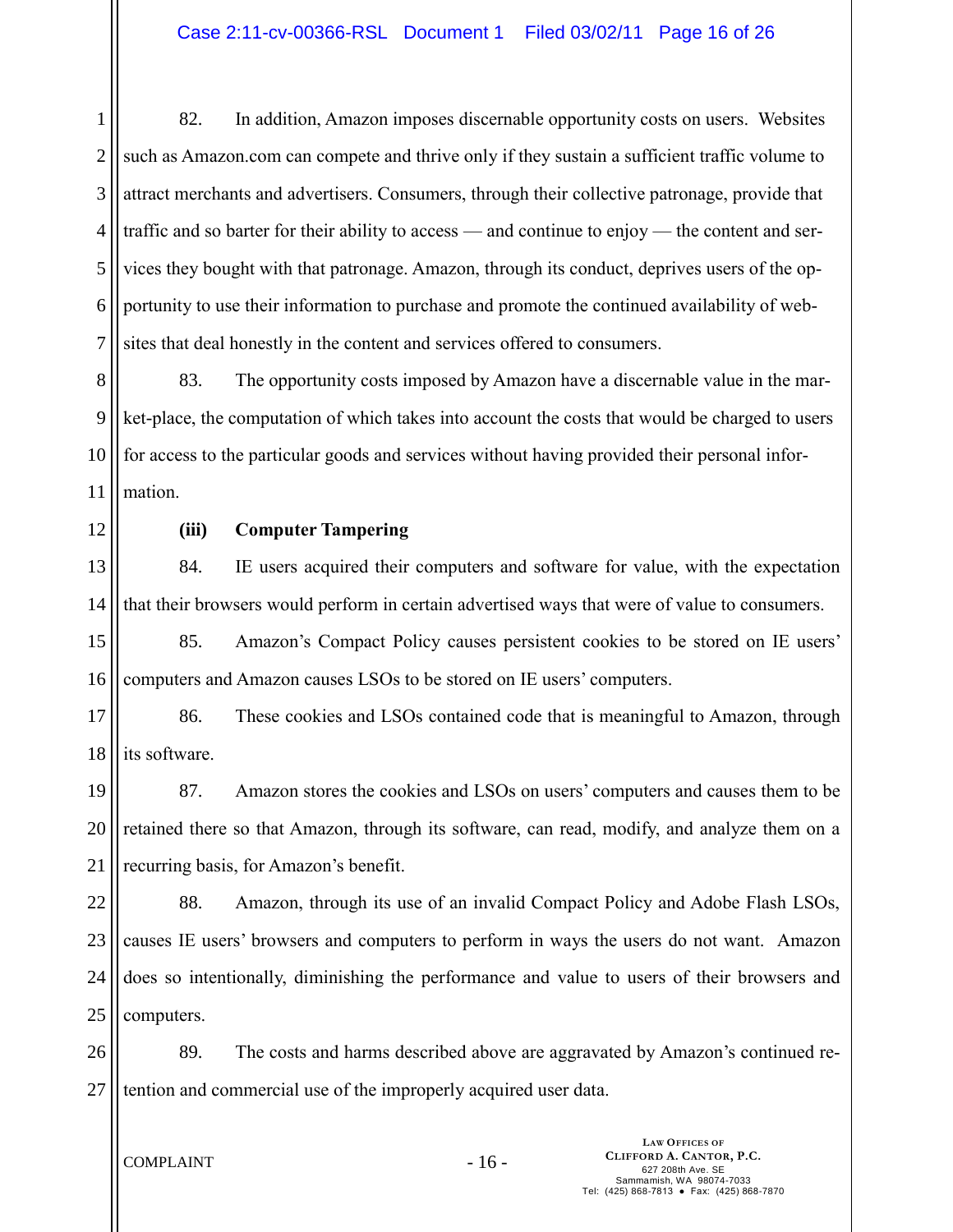|                | Case 2:11-cv-00366-RSL Document 1 Filed 03/02/11 Page 17 of 26                                                                                           |  |  |  |  |  |
|----------------|----------------------------------------------------------------------------------------------------------------------------------------------------------|--|--|--|--|--|
| $\mathbf{1}$   | V. CLASS ALLEGATIONS                                                                                                                                     |  |  |  |  |  |
| $\overline{c}$ | 90.<br>Plaintiffs bring this action pursuant to Fed. R. Civ. P. $23(a)$ and $(b)(2)$ and                                                                 |  |  |  |  |  |
| 3              | 23(b)(3) on behalf of themselves and the following "Class":                                                                                              |  |  |  |  |  |
| 4              | All individuals or entities in the United States who, from March 2, 2007                                                                                 |  |  |  |  |  |
| 5              | through the date the Court certifies the Class, used the IE browser, ver-<br>sions 6, 7, and/or 8, with default or higher privacy settings to access the |  |  |  |  |  |
| 6              | www.amazon.com website and purchased goods on that website.                                                                                              |  |  |  |  |  |
| $\overline{7}$ | Excluded from the Class is Defendant, its, assigns, and successors, legal representatives, and                                                           |  |  |  |  |  |
| 8              | any entity in which Defendant has a controlling interest. Also excluded is the judge to whom                                                             |  |  |  |  |  |
| 9              | this case is assigned and the judge's immediate family.                                                                                                  |  |  |  |  |  |
| 10             | 91.<br>Plaintiffs reserve the right to revise this definition of the Class based on facts                                                                |  |  |  |  |  |
| 11             | they learn as litigation progresses.                                                                                                                     |  |  |  |  |  |
| 12             | 92.<br>The Class consists of millions of individuals and other entities, making joinder                                                                  |  |  |  |  |  |
| 13             | impractical. In December 2010 alone, 91 million U.S. users visited Amazon websites. As of                                                                |  |  |  |  |  |
| 14             | January 2011, Internet Explorer versions 6, 7, and 8 accounted for 54 percent of the browser                                                             |  |  |  |  |  |
| 15             | market worldwide.                                                                                                                                        |  |  |  |  |  |
| 16             | 93.<br>The claims of Plaintiffs are typical of the claims of all other members of the                                                                    |  |  |  |  |  |
| 17             | Class.                                                                                                                                                   |  |  |  |  |  |
| 18             | 94.<br>Plaintiffs will fairly and adequately represent the interests of the Class.                                                                       |  |  |  |  |  |
| 19             | Plaintiffs have retained counsel with substantial experience in prosecuting complex litigation                                                           |  |  |  |  |  |
| 20             | and class actions, including privacy cases. Plaintiffs and their counsel are committed to                                                                |  |  |  |  |  |
| 21             | vigorously prosecuting this action on behalf of the Class and have the financial resources to do                                                         |  |  |  |  |  |
| 22             | so. Neither Plaintiffs nor their counsel have any interests adverse to those of the Class.                                                               |  |  |  |  |  |
| 23             | Absent a class action, most Class members would find the cost of litigating their<br>95.                                                                 |  |  |  |  |  |
| 24             | claims to be prohibitive and would have no effective remedy. The class treatment of common                                                               |  |  |  |  |  |
| 25             | questions of law and fact is also superior to multiple individual actions or piecemeal litigation                                                        |  |  |  |  |  |
| 26             | in that it conserves the resources of the courts and the litigants and promotes consistency and                                                          |  |  |  |  |  |
| 27             | efficiency of adjudication.                                                                                                                              |  |  |  |  |  |
|                |                                                                                                                                                          |  |  |  |  |  |

COMPLAINT - 17 -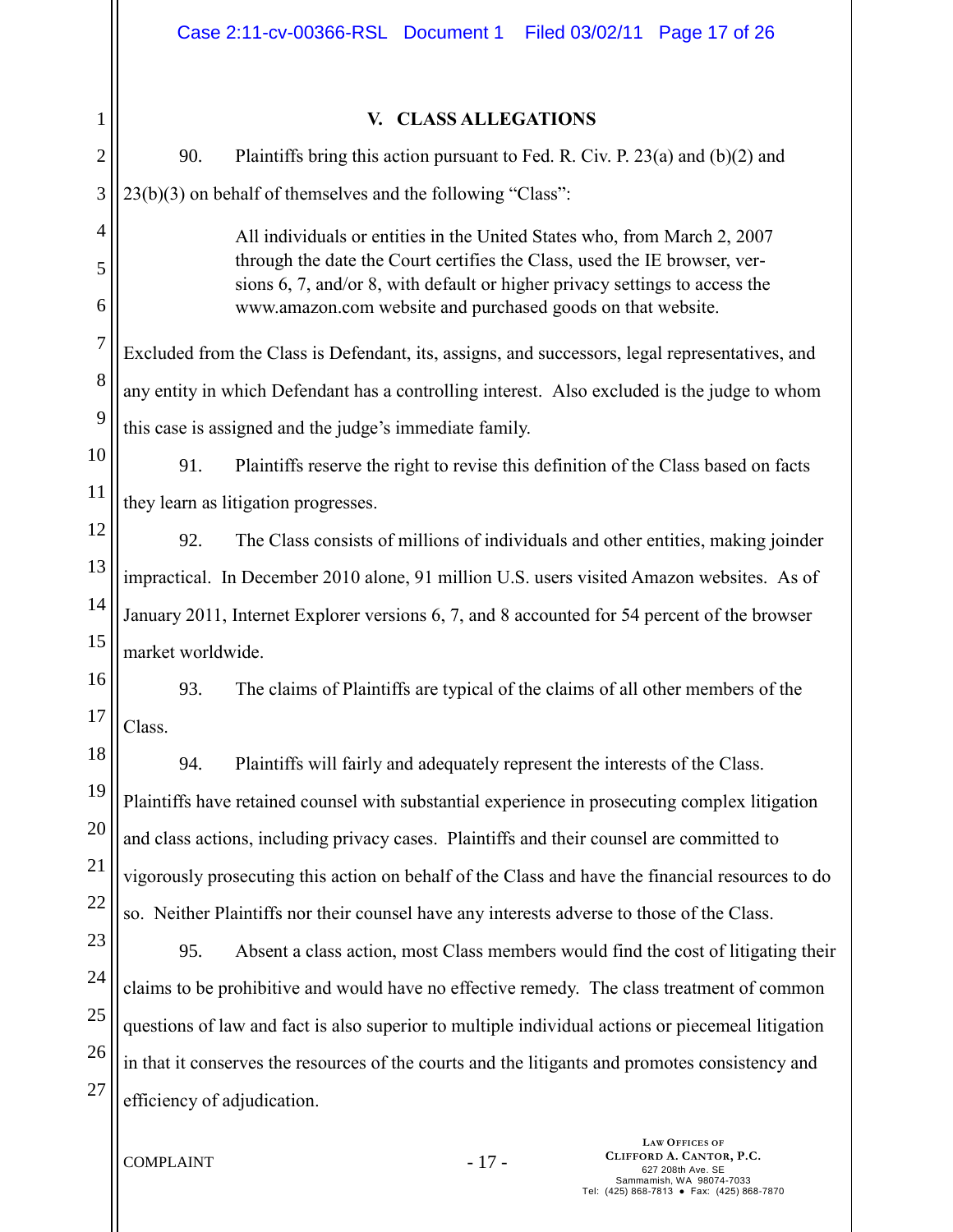1 2 3 96. Amazon has acted and failed to act on grounds generally applicable to Plaintiffs and the Class, requiring the Court's imposition of uniform relief to ensure compatible standards of conduct toward the Class.

4 5 6 7 97. The factual and legal bases of Amazon's liability to Plaintiffs and to the other Class members are the same, resulting in injury to Plaintiffs and all of the other Class members. Plaintiffs and the other Class members have all suffered harm and damages as a result of Amazon's wrongful conduct.

8 9 10 11 98. There are many questions of law and fact common to Plaintiffs and the Class, and those questions predominate over any questions that may affect only individual Class members. Common and predominant questions for the Class include but are not limited to the following:

12 13 a. whether the P3P Compact Policy created and used by Amazon on Amazon.com was invalid, false, and misleading;

14 15 b. whether the privacy notice published by Amazon was false and misleading;

16 17 c. whether Amazon placed persistent cookies on the computers of Plaintiffs and the Class without authorization or exceeding authorization;

18 19 d. whether Amazon placed Adobe Flash Local Shared Objects on the computers of Plaintiffs and the Class without authorization or exceeding authorization;

20 21 e. whether Amazon obtained and shared Plaintiffs' and Class members' PII through persistent cookies and LSOs placed on their computers;

22 23 f. what personal information continues to be retained and used by Amazon; g. what are the identities of third parties that obtained Plaintiffs' and Class

24 members' PII as a result of Amazon's conduct;

25 26 27 h. whether Amazon's conduct described herein violates the Computer Fraud and Abuse Act, 18 U.S.C. § 1030 et seq. or the Washington Consumer Protection Act, RCW § 19.86.010 et seq.;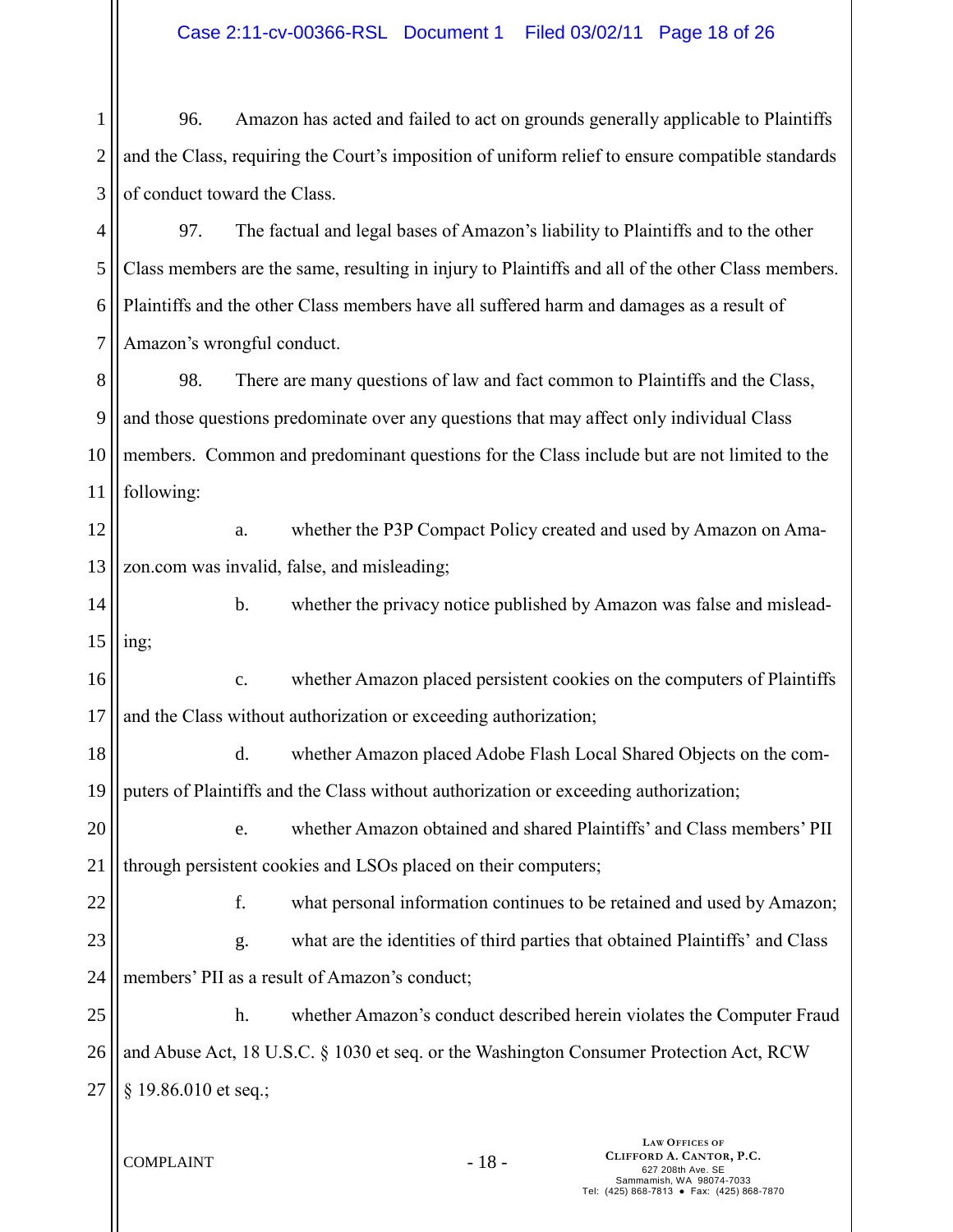1 2 3 4 5 6 7 8 9 10 11 12 13 14 15 16 17 18 19 20 21 22 23 24 25 26 27 i. whether Amazon's conduct has resulted in its unjust enrichment; j. whether Amazon has committed trespass to personal property/chattels; k. whether representations made by Amazon through its P3P Compact Policy constituted promises made to Plaintiffs and the Class and whether Amazon should have reasonably expected such promised to cause Plaintiffs and the Class to change their position justifiably relying on such a promise; l. whether representations made by Amazon through its privacy notice constituted promises made to Plaintiffs and the Class and whether Amazon should have reasonably expected such promised to cause Plaintiffs and the Class to change their position justifiably relying on such a promise; m. whether, as a result of Amazon's conduct, Plaintiffs and the Class are entitled to equitable relief and/or other relief, and if so the nature of such relief; and n. whether, as a result of Amazon's conduct, Plaintiffs and the Class are entitled to damages and/or treble damages. 99. The questions of law and fact common to the Class predominate over any questions affecting only individual members and a class action is superior to all other available methods for the fair and efficient adjudication of this controversy. 100. Based on the foregoing allegations, Plaintiffs' legal theories for relief include those set forth below. **VI. CLAIMS FOR RELIEF FIRST CLAIM FOR RELIEF Violations of the Computer Fraud and Abuse Act, 18 U.S.C. § 1030 et seq.** 101. Plaintiffs incorporate the above allegations as if fully set forth herein. 102. Plaintiffs and the Class members' computers are computers used in and affecting interstate commerce and communication and are therefore "protected computers" as defined in the Computer Fraud and Abuse Act (the "CFAA"), 18 U.S.C. § 1030(e)(2). 103. Amazon violated the CFAA, 18 U.S.C. § 1030(a)(4) in that it knowingly and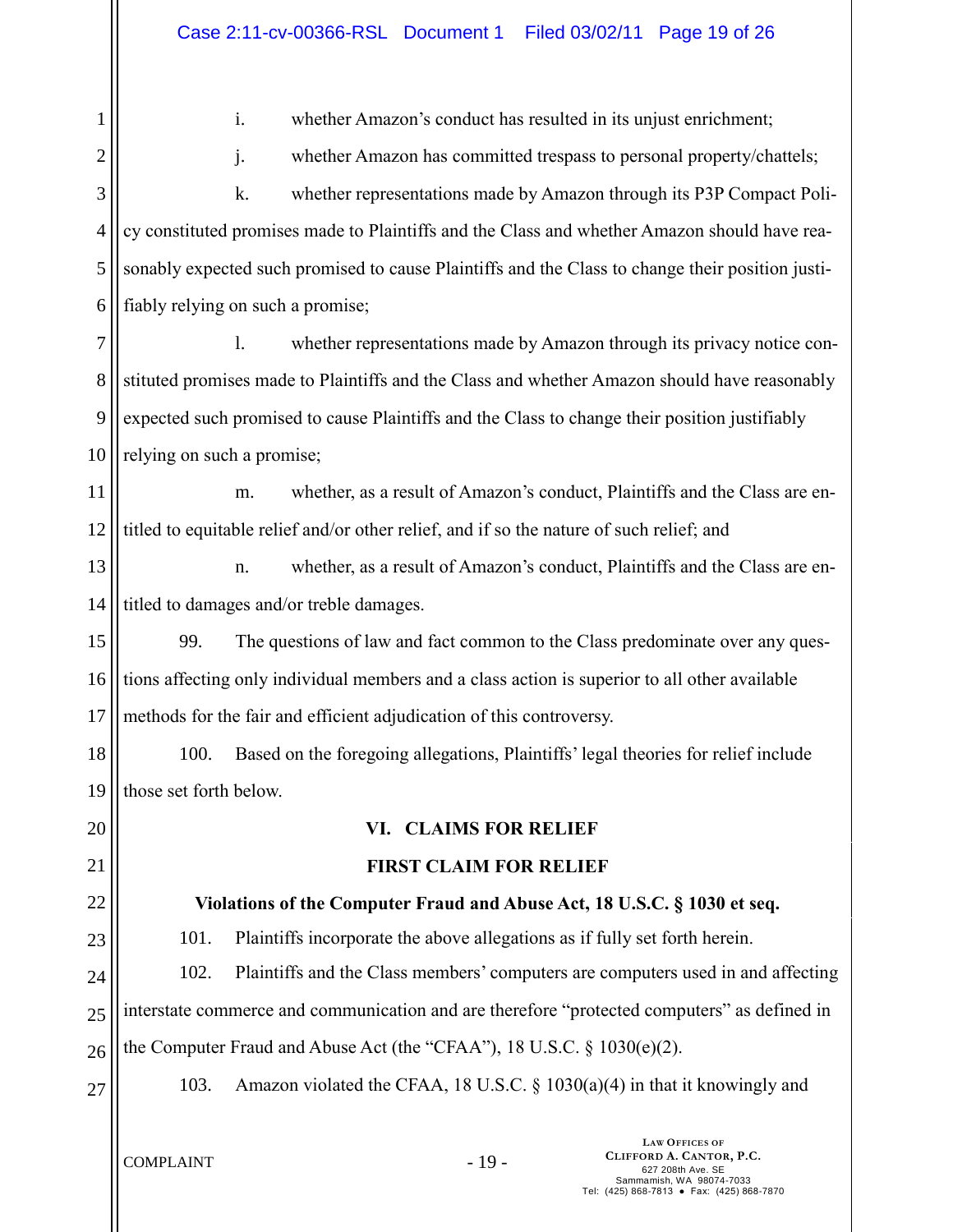1 2 3 with intent to defraud, accessed the protected computers of Plaintiffs and the Class without authorization, or exceeding authorized access, and by means of such conduct, furthered the intended fraud and obtained things of value.

4 5 6 104. As described above, Amazon published an invalid P3P Compact Policy to transmit false information to Plaintiffs' and Class members' browsers and to thereby to surreptitiously gain access to and place persistent cookies onto their computers.

7 8 9 10 11 105. Amazon acted without authorization or exceeding authorization in that Plaintiffs and the Class members did not give Amazon permission or consent to place persistent cookies on their computers. In fact, they reasonably believed that IE would block such cookies from being placed on their computers or downgrade such cookies to the status of session cookies.

12 13 14 15 106. Amazon's conduct was done knowingly and with intent to defraud in that Amazon created and used an invalid P3P Compact Policy for the purpose of circumventing the cookie-filtering functions of Plaintiffs' and the Class members' browsers and because it had no legitimate purpose for using an invalid P3P Compact Policy.

16 17 18 19 107. Through Amazon's conduct, it was able to further its intended fraud of placing persistent cookies on Plaintiffs' and Class members' computers and using such cookies to collect and maintain Plaintiffs' and Class members' PII and to share that information with third parties without the knowledge and consent, and authorization of Plaintiffs and Class members.

20 21 22 108. As a direct and proximate result of Amazon's conduct, Plaintiff and Class members have suffered harms and losses that include those described above in paragraphs 69 through 89.

23 24 25 109. Amazon's unlawful access to Plaintiffs' and Class members' computers through the use of invalid P3P Compact Policy constituted a single act that resulted in an aggregated loss to Plaintiffs and the Class of at least \$5,000 within a one-year period.

26

110. Therefore, Plaintiffs and the Class are entitled to compensatory damages.

27

111. In addition, Amazon's unlawful access to Plaintiffs' and Class members'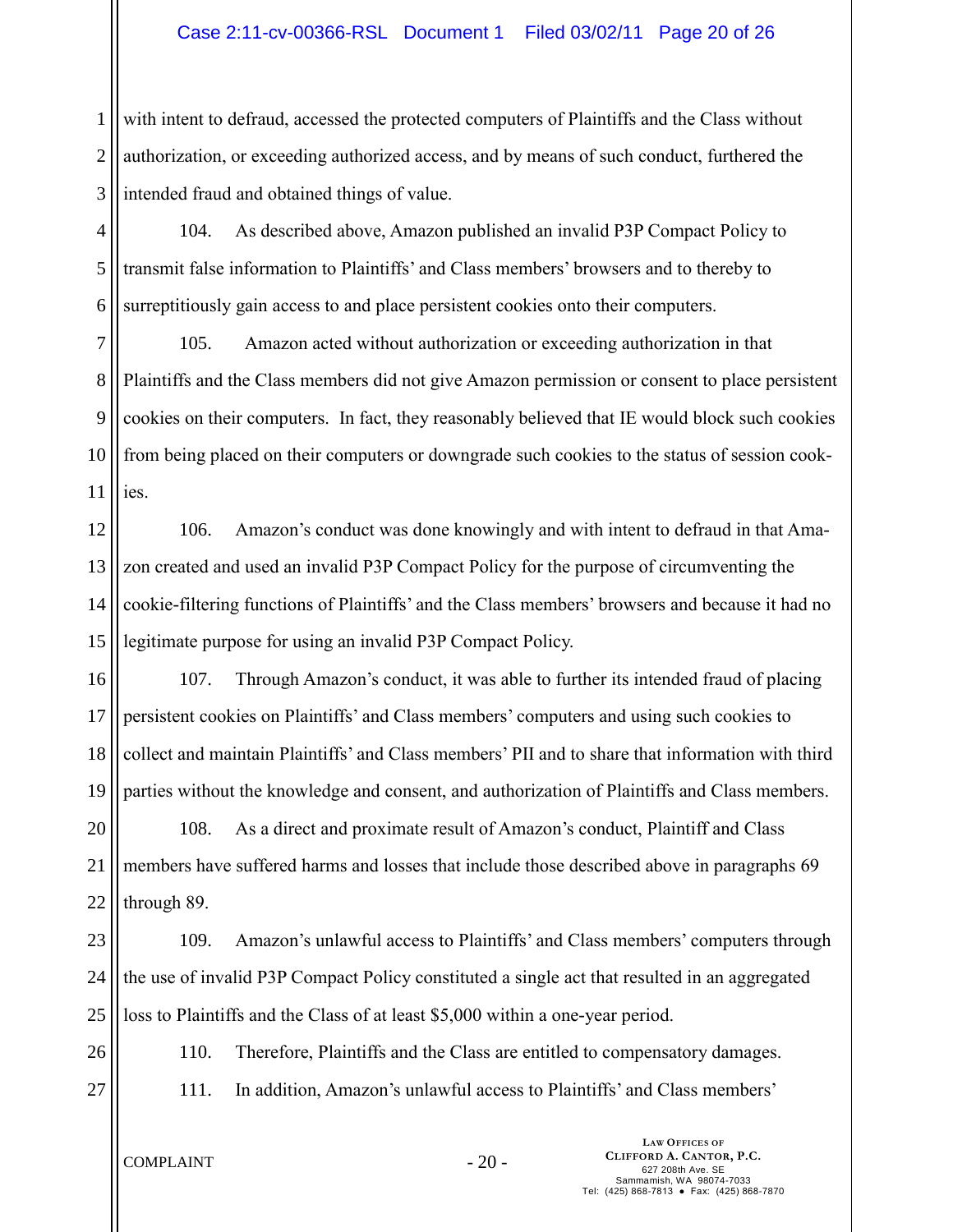1 computers has caused Plaintiffs and Class members' irreparable injury.

2 3 4 5 112. Unless restrained and enjoined, Amazon will continue to commit such acts. Plaintiffs' and Class members' remedy at law is not adequate to compensate them for these inflicted, imminent, threatened, and continuing injuries, entitling Plaintiffs and the Class to remedies including injunctive relief as provided by 18 U.S.C. § 1030(g).

6

7

## **SECOND CLAIM FOR RELIEF**

### **Violations of Washington Consumer Protection Act, RCW § 19.86,010 et seq.**

8

113. Plaintiffs incorporate the above allegations as if fully set forth herein.

9 10 11 114. The Washington Consumer Protection Act ("CPA") prohibits (a) an unfair or deceptive act or practice, (b) occurring in trade or commerce, (c) with a public interest impact, (d) that causes injury.

12 13 115. Amazon's conduct as described above constitutes unfair and deceptive business acts and practices that had a capacity to deceive the public in that:

14 15 16 a. Amazon posted a misleading Compact Policy that it knew and should have known that IE would treat as acceptable under IE's default (or higher) privacy settings, *i.e*. as if the policy stated that Amazon shared PII only upon user consent.

17

18 b. Amazon stored and used Adobe Flash Local Shared Objects on Plaintiffs and Class members' computers without adequate notice or consent;

19 20 c. Amazon disclosed Plaintiffs' and Class members' PII to third parties without consent and authorization.

21 22 23 24 25 26 27 116. The state of Washington has an important interest in regulating the business activities of companies headquartered in the state of Washington that chose Washington law as the law under which all such customers disputes would be resolved. The practices complained of herein, that are the basis of the statutory claim in this cause of action, were developed in, set in, and/or emanated from Washington State. In addition, Amazon's conduct involves matters concerning the public important because concerns the invasion — and continuing invasion of privacy of many millions of consumers in the state of Washington and across the nation.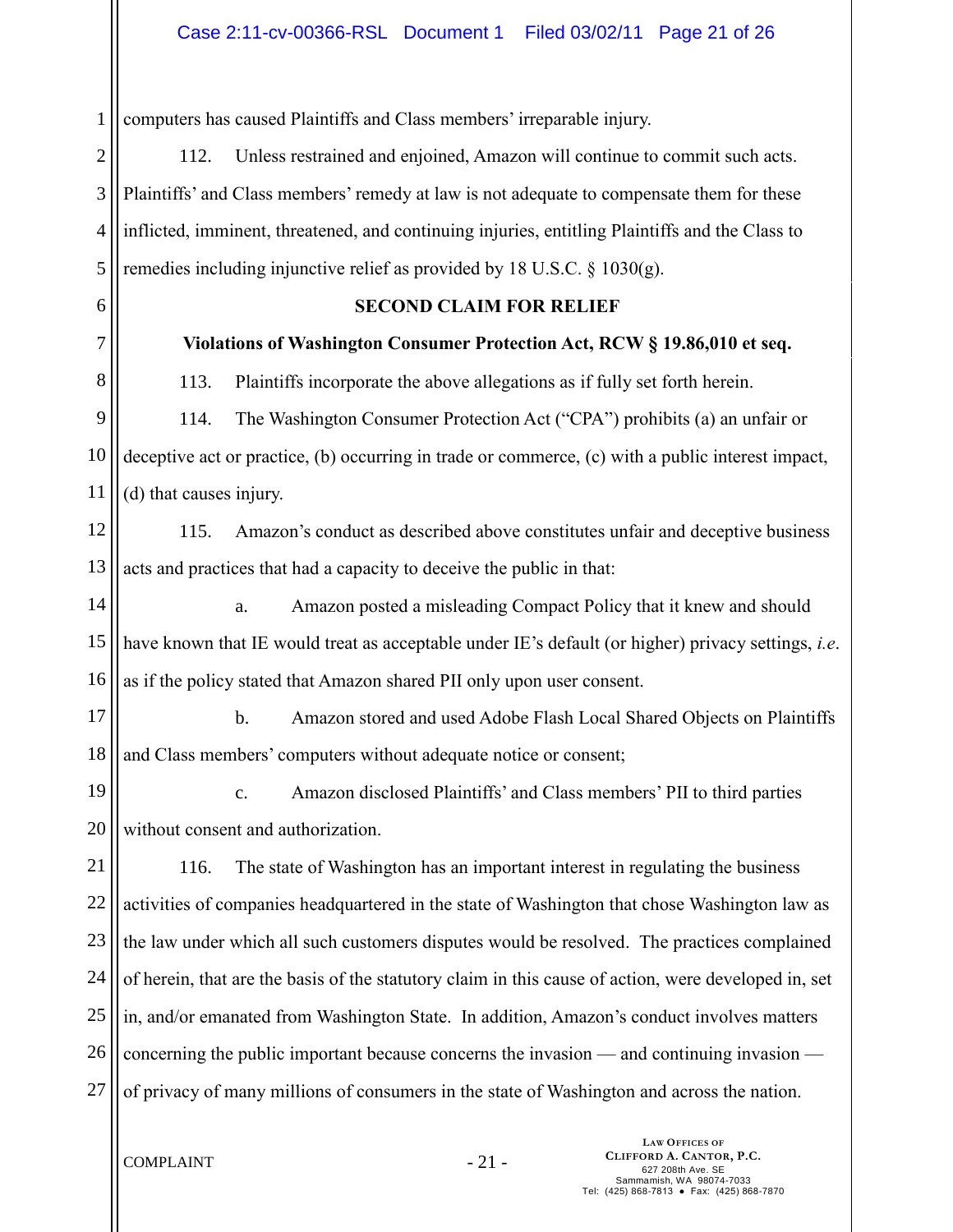1 2 3 4 117. Plaintiffs and Class members would not have visited Amazon.com had they known that Amazon was employing an invalid P3P Compact Policy and LSOs to circumvent the cookie filtering devices on IE and that Amazon was sharing their PII with third parties without their consent.

5 6 7 118. As a proximate and direct result of Amazon's conduct, Plaintiffs and the Class have been injured in their business and/or property as described above in paragraphs 69 through 89.

8 9 119. Because of Amazon's deception, Amazon benefitted from user traffic, transactions, and PII that it would not have otherwise received.

10 11 120. Unless Amazon is enjoined from its unfair and deceptive acts and practices as alleged herein, Amazon will continue to cause damage to consumers.

12 13 14 121. Such unfair or deceptive practices affected and continue to affect the public interest in that Amazon committed the unfair and deceptive acts and practices in the course of its business as part of a pattern and generalized course of conduct.

15 16 17 18 122. In addition, Amazon's unfair and deceptive business acts and practices have affected and continue to affect a great many members of the public in Washington state and nationwide in the context of a business activity — operation of an Internet marketplace available to the public at-large.

19 20 21 123. Pursuant to the RCW § 19.86.090, Plaintiffs and the Class seek to recover actual and treble damages, costs of suit, reasonable attorneys' fees, and pre and post- judgment interest.

- 22
- 23

# **THIRD CLAIM FOR RELIEF**

## **Trespass to Chattels**

24

124. Plaintiffs incorporate the above allegations as if fully set forth herein.

25 26 27 125. Plaintiffs and Class members, at all times relevant to this action, were the owners and/or possessors of computers that utilized the IE web browser and of their personal information collected by Amazon through its placement of persistent cookies on Plaintiffs and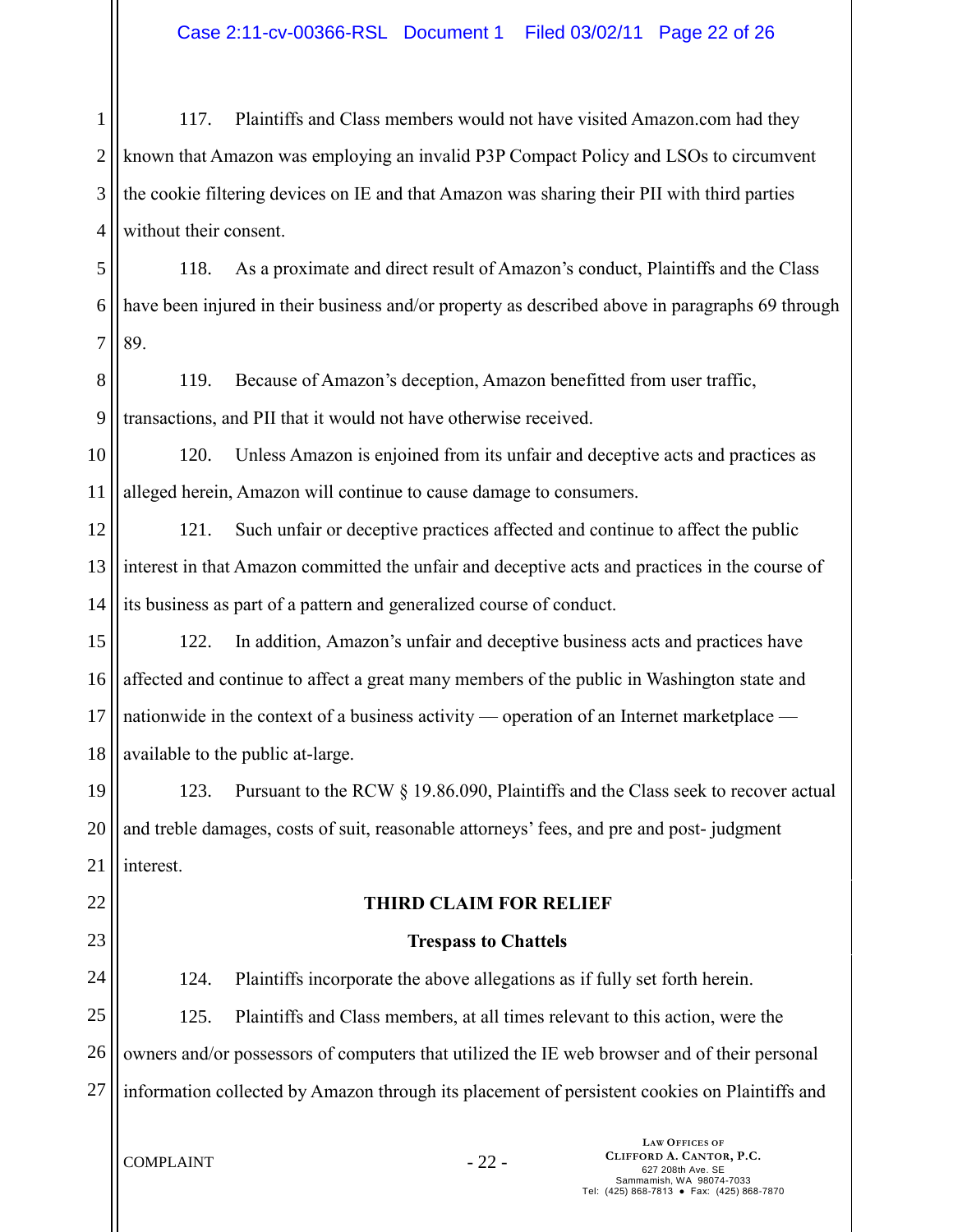1 Class members' computers.

2 3 126. Amazon dispossessed Plaintiffs and Class members of the use of their computers and browser software by commandeering those resources for its own purposes.

4 5 6 7 8 127. Amazon impaired the condition, quality, and value of users' computers and browsers by its installation and use of persistent cookies, which constituted an ongoing alteration to users' computers and which affected the performance of their browsers on an ongoing basis, circumventing users' browser privacy controls and causing users' browsers to transmit information to Amazon to which Amazon was not entitled.

9 10 128. Plaintiffs and Class members each had and have a legally protected economic interest in the their personal information.

11 12 129. Users sustained harm as a result of Amazon's actions, in that the expected performance of their computers and browser was diminished on an ongoing basis.

13 14 15 16 130. As a direct and proximate result of Amazon's trespass to chattels, interference, unauthorized access of and intermeddling with Plaintiffs' and Class members' computers, Plaintiffs and Class members have been injured, as described above in paragraphs 69 through 89.

17 18 131. Plaintiffs, individually and on behalf of the Class, seek injunctive relief restraining Amazon from trespass to chattels, to purge the data, and damages.

19

20

**FOURTH CLAIM FOR RELIEF**

# **Promissory Estoppel**

21 22 23 24 25 26 132. Plaintiffs incorporate the above allegations as if fully set forth herein. 133. Amazon's' P3P Compact Policy and its privacy notice constituted promises made to Plaintiffs and Class members in representing that Amazon's practices concerning collection and disclosure of PII through the placement of persistent cookies and LSOs on Plaintiffs' and Class members' computers comported with their browsers' privacy settings and controls.

27

134. Amazon expected and should have reasonably expected that the invalid P3P

 $COMPLAINT$  - 23 -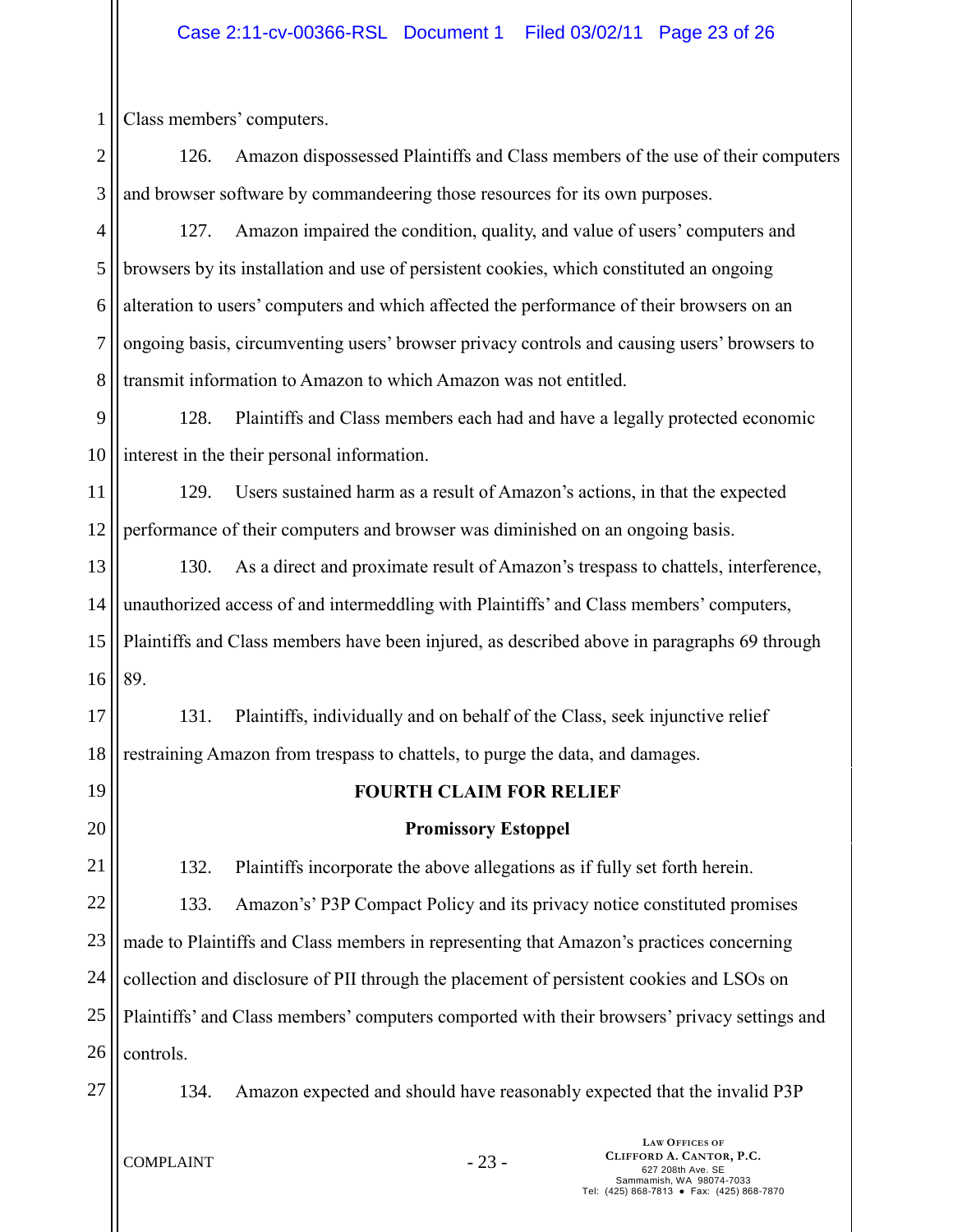1 2 Compact Policy would cause Plaintiffs and Class members to change their position by visiting and making purchases on its web sites.

3 4 5 6 135. Plaintiffs and Class members reasonably relied upon Amazon's promise to refrain from using cookies to collect PII and share PII with third parties without the user's consent and thereby caused Plaintiffs and the Class to choose to visit and make purchases on Amazon's websites.

7

136. Injustice can be avoided only by enforcement of Amazon's promise.

8 9 10 137. Amazon collected, used, and disclosed Plaintiffs and Class members' PII that is not otherwise available in the public domain, and used such information to generate advertising revenue, raise switching costs, enhance its investment value, and retain consumers' patronage.

11 12 138. As a result of Amazon's conduct, Plaintiff and the Class were harmed as described above in paragraphs 69 through 89.

13 14 15 139. Under principles of equity and good conscience, Amazon should not be permitted to retain the information and revenue that it acquired by virtue of their unlawful conduct.

16 17 140. Plaintiffs and the Class are therefore entitled to damages in an amount to be determined at trial.

18

19

20

## **FIFTH CLAIM FOR RELIEF**

### **Unjust Enrichment**

141. Plaintiffs incorporate by reference the foregoing allegations.

21 22 23 142. Plaintiffs and the Class have conferred upon Amazon a benefit, including user traffic, transactions and PII it would not have otherwise received but for its wrongful acts and practices.

24 25 26 143. Amazon retained money belonging to Plaintiffs and the Class resulting from its wrongful acts and practices and which consisted of those things of value of IE users identified above in paragraphs 69 through 89.

27

144. Amazon appreciates and has knowledge of said benefit.

 $COMPLAINT - 24 -$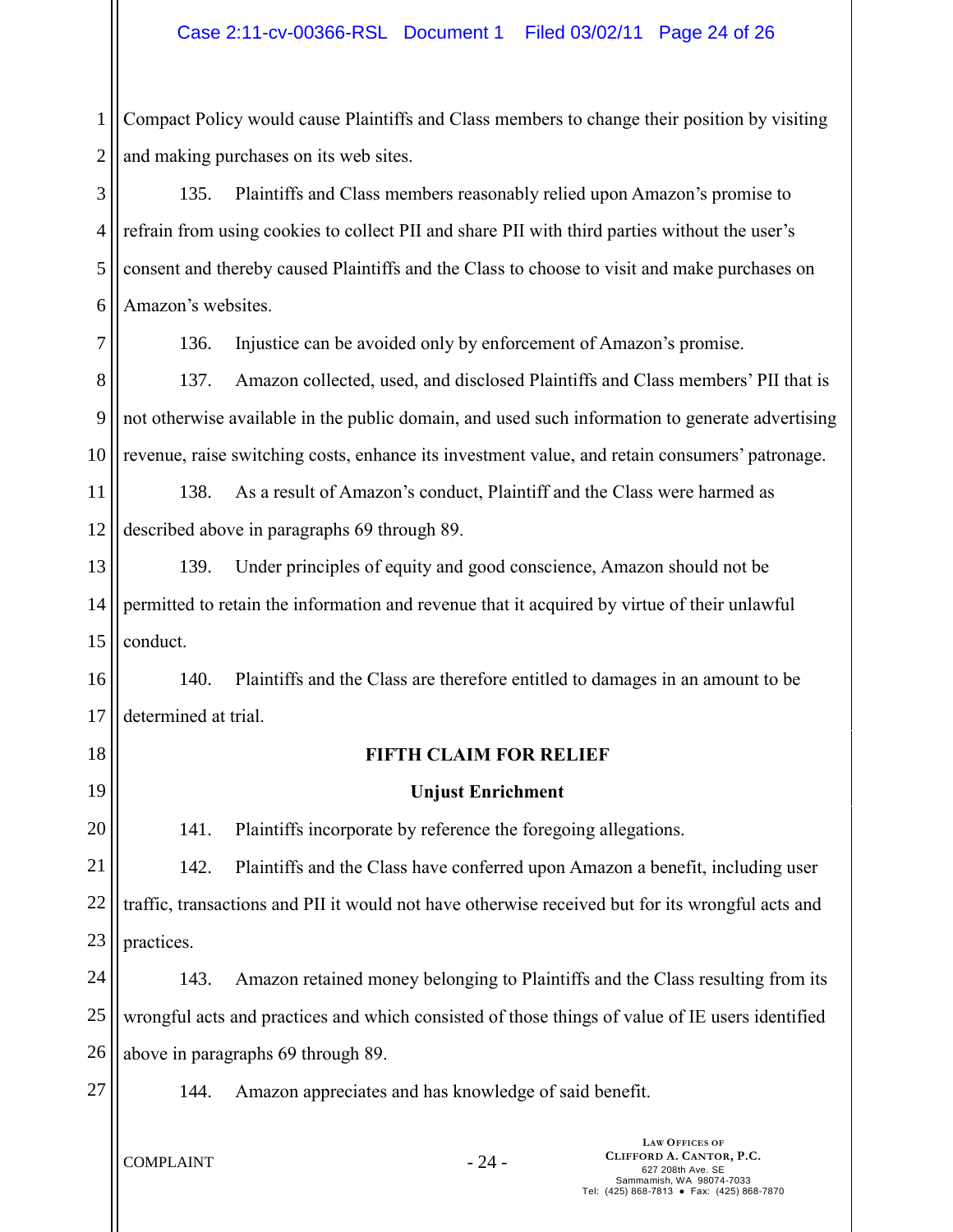1 2 145. Amazon unjustly gained money from Plaintiff and the Class as a direct result of its conduct.

3 4 5 6 146. Under principles of equity and good conscience, Amazon should not be permitted to retain the information and revenue that it acquired by virtue of its unlawful conduct. All funds, revenues, and benefits received by them rightfully belong to Plaintiffs and the Class, which Amazon has unjustly received as a result of its actions.

## **VII. PRAYER FOR RELIEF**

8 9 10 Plaintiffs Nicole Del Vecchio and Ariana Del Vecchio each, individually and on behalf of all others similarly situated, pray for the following relief:

A. Certify this matter as a class action.

B. Enter judgment in favor of Plaintiffs and the Class.

12 13 C. Enter injunctive and/or declaratory relief as is necessary to protect the interests of Plaintiffs and the Class.

D. Award damages to Class members, in amounts to be proved.

15 E. Award restitution against Amazon in amounts to be proved.

F. Award increased or treble damages in amounts to be proved.

- 17 18 G. Award disgorgement of monies obtained through and as a result of unfair and/or deceptive acts and/or practices, in amounts to be proved.
- 19 20 H. Award Plaintiffs and the Class pre- and post-judgment interest, to the extent allowable.

21 22 23 I. Make such orders or judgments as may be necessary to restore to any person in interest any money or property that may have been acquired by means of false or misleading advertising or unfair competition.

24 25 J. Award Plaintiffs and the Class their reasonable litigation expenses and attorneys' fees.

26

27

7

11

14

16

K. Award such other and further relief as equity and justice may require.

 $COMPLAINT$  - 25 -